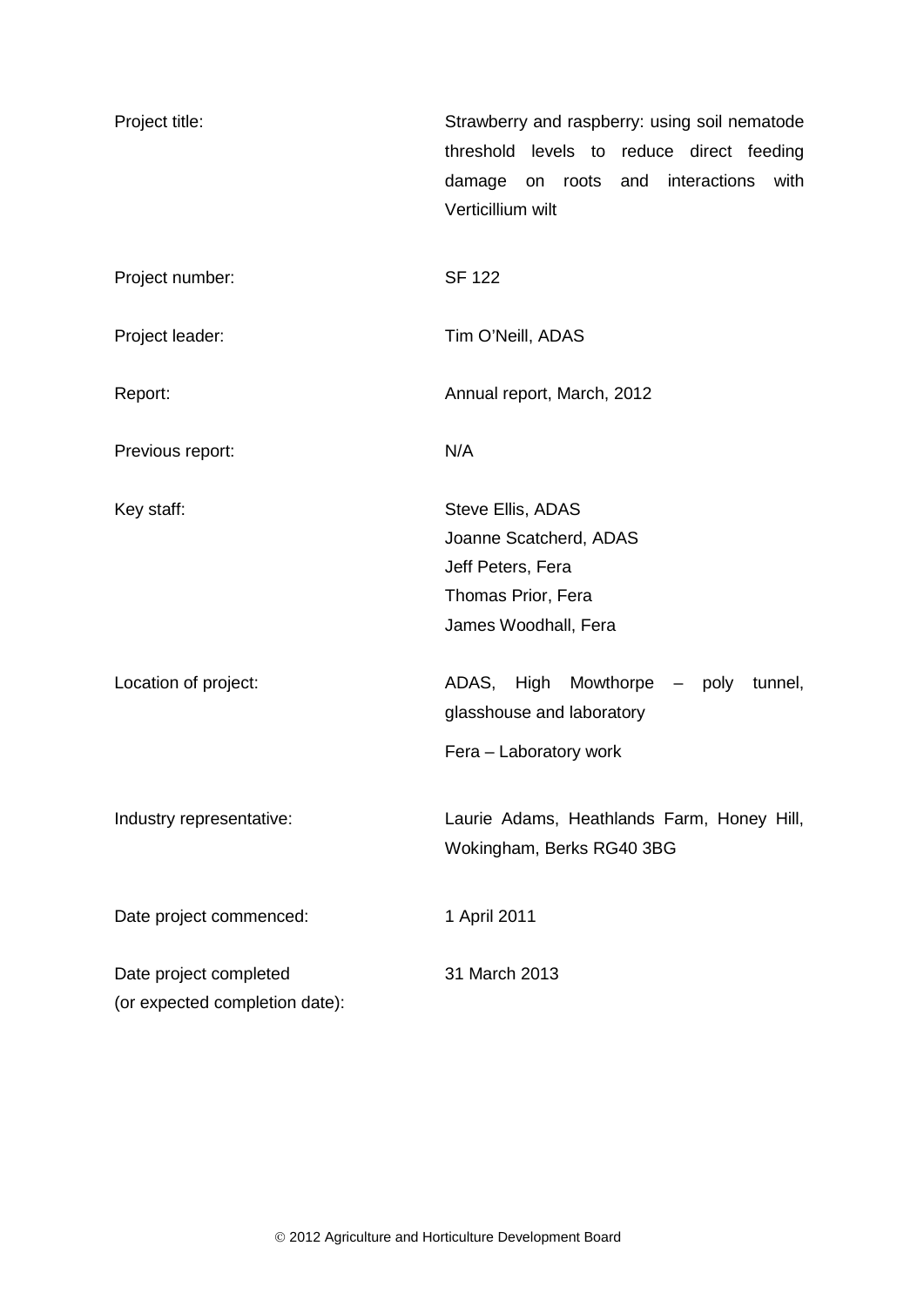*AHDB, operating through its HDC division seeks to ensure that the information contained within this document is accurate at the time of printing. No warranty is given in respect thereof and, to the maximum extent permitted by law the Agriculture and Horticulture Development Board accepts no liability for loss, damage or injury howsoever caused (including that caused by negligence) or suffered directly or indirectly in relation to information and opinions contained in or omitted from this document.* 

*Copyright, Agriculture and Horticulture Development Board 2012. All rights reserved.*

*No part of this publication may be reproduced in any material form (including by photocopy or storage in any medium by electronic means) or any copy or adaptation stored, published or distributed (by physical, electronic or other means) without the prior permission in writing of the Agriculture and Horticulture Development Board, other than by reproduction in an unmodified form for the sole purpose of use as an information resource when the Agriculture and Horticulture Development Board or HDC is clearly acknowledged as the source, or in accordance with the provisions of the Copyright, Designs and Patents Act 1988. All rights reserved.* 

*AHDB (logo) is a registered trademark of the Agriculture and Horticulture Development Board.*

*HDC is a registered trademark of the Agriculture and Horticulture Development Board, for use by its HDC division.*

*All other trademarks, logos and brand names contained in this publication are the trademarks of their respective holders. No rights are granted without the prior written permission of the relevant owners.*

The results and conclusions in this report are based on an investigation conducted over a one-year period. The conditions under which the experiments were carried out and the results have been reported in detail and with accuracy. However, because of the biological nature of the work it must be borne in mind that different circumstances and conditions could produce different results. Therefore, care must be taken with interpretation of the results, especially if they are used as the basis for commercial product recommendations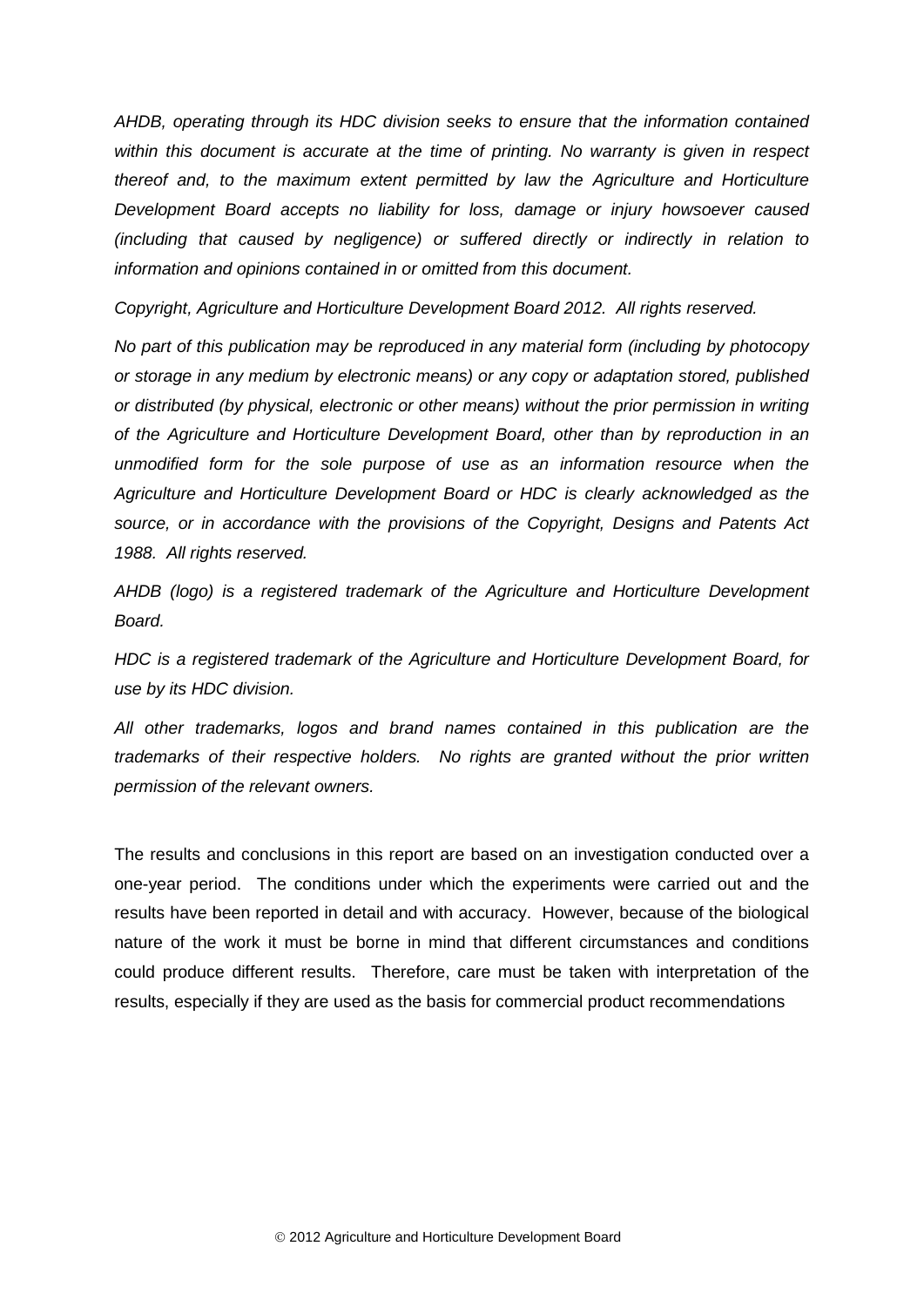# **AUTHENTICATION**

We declare that this work was done under our supervision according to the procedures described herein and that the report represents a true and accurate record of the results obtained.

| <b>Steve Ellis</b>            |  |
|-------------------------------|--|
| Entomologist                  |  |
| <b>ADAS</b>                   |  |
|                               |  |
|                               |  |
| Tim O'Neill                   |  |
| <b>Plant Pathologist</b>      |  |
| <b>ADAS</b>                   |  |
|                               |  |
|                               |  |
| <b>Jeff Peters</b>            |  |
| Molecular Plant Pathologist   |  |
| Fera                          |  |
|                               |  |
|                               |  |
|                               |  |
| Report authorised by:         |  |
| <b>Barry Mulholland</b>       |  |
| <b>Head of Horticulture</b>   |  |
| <b>ADAS</b>                   |  |
|                               |  |
|                               |  |
|                               |  |
| Neil Boonham                  |  |
| <b>Head of Molecular Unit</b> |  |
| Fera                          |  |
|                               |  |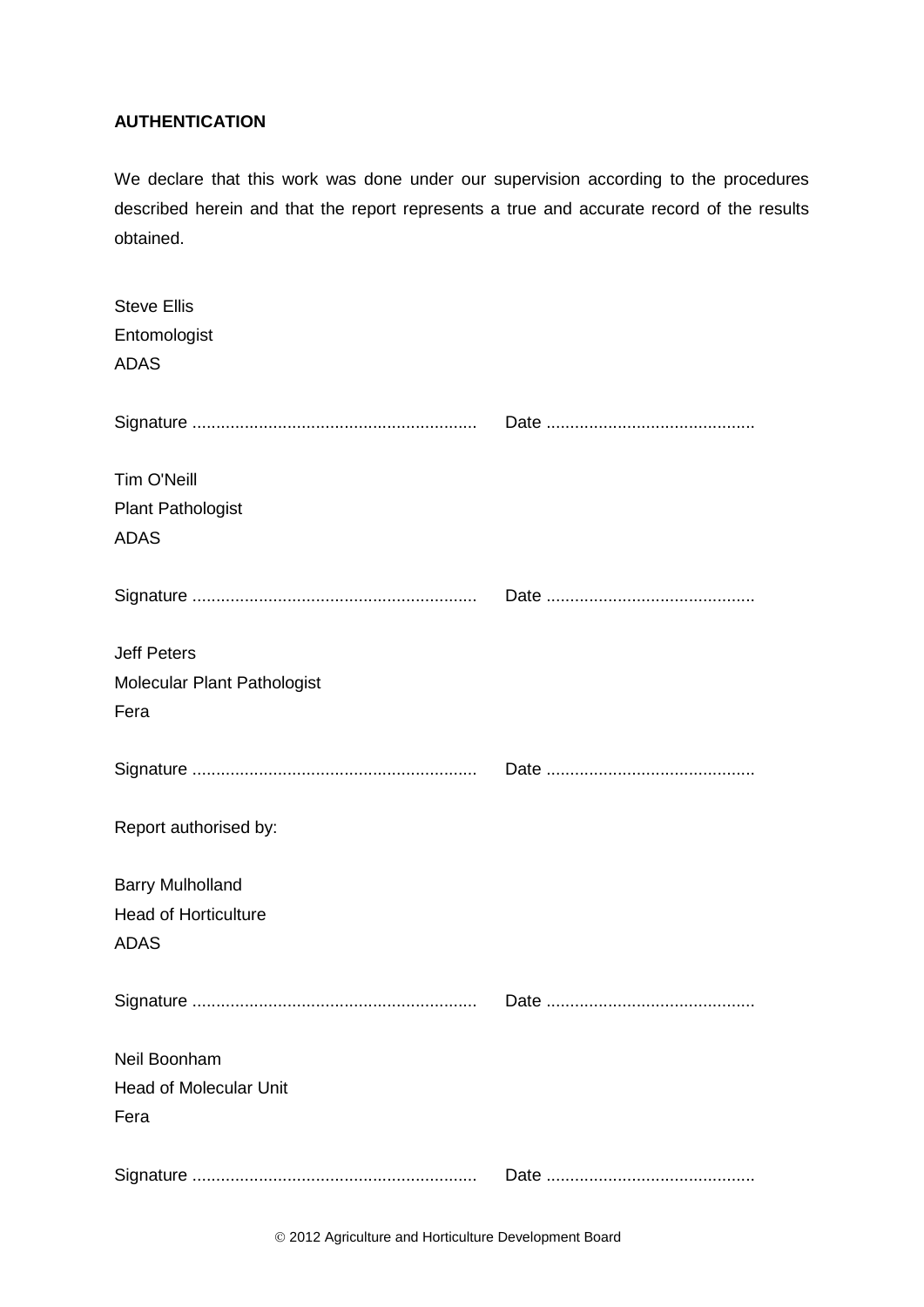# **CONTENTS**

| Objective 1: Occurrence of nematodes in UK soils used for soft fruit production2  |  |
|-----------------------------------------------------------------------------------|--|
|                                                                                   |  |
|                                                                                   |  |
|                                                                                   |  |
|                                                                                   |  |
|                                                                                   |  |
|                                                                                   |  |
|                                                                                   |  |
| Objective 1: Occurrence of nematodes in UK soils used for soft fruit production9  |  |
|                                                                                   |  |
| Objective 3: Identification of nematodes by molecular methods11                   |  |
|                                                                                   |  |
| Objective 1: Occurrence of nematodes in UK soils used for soft fruit production12 |  |
|                                                                                   |  |
| Objective 3: Identification of nematodes by molecular methods22                   |  |
|                                                                                   |  |
| Objective 1: Occurrence of nematodes in UK soils used for soft fruit production24 |  |
|                                                                                   |  |
| Objective 3: Identification of nematodes by molecular methods26                   |  |
|                                                                                   |  |
|                                                                                   |  |
|                                                                                   |  |
|                                                                                   |  |
|                                                                                   |  |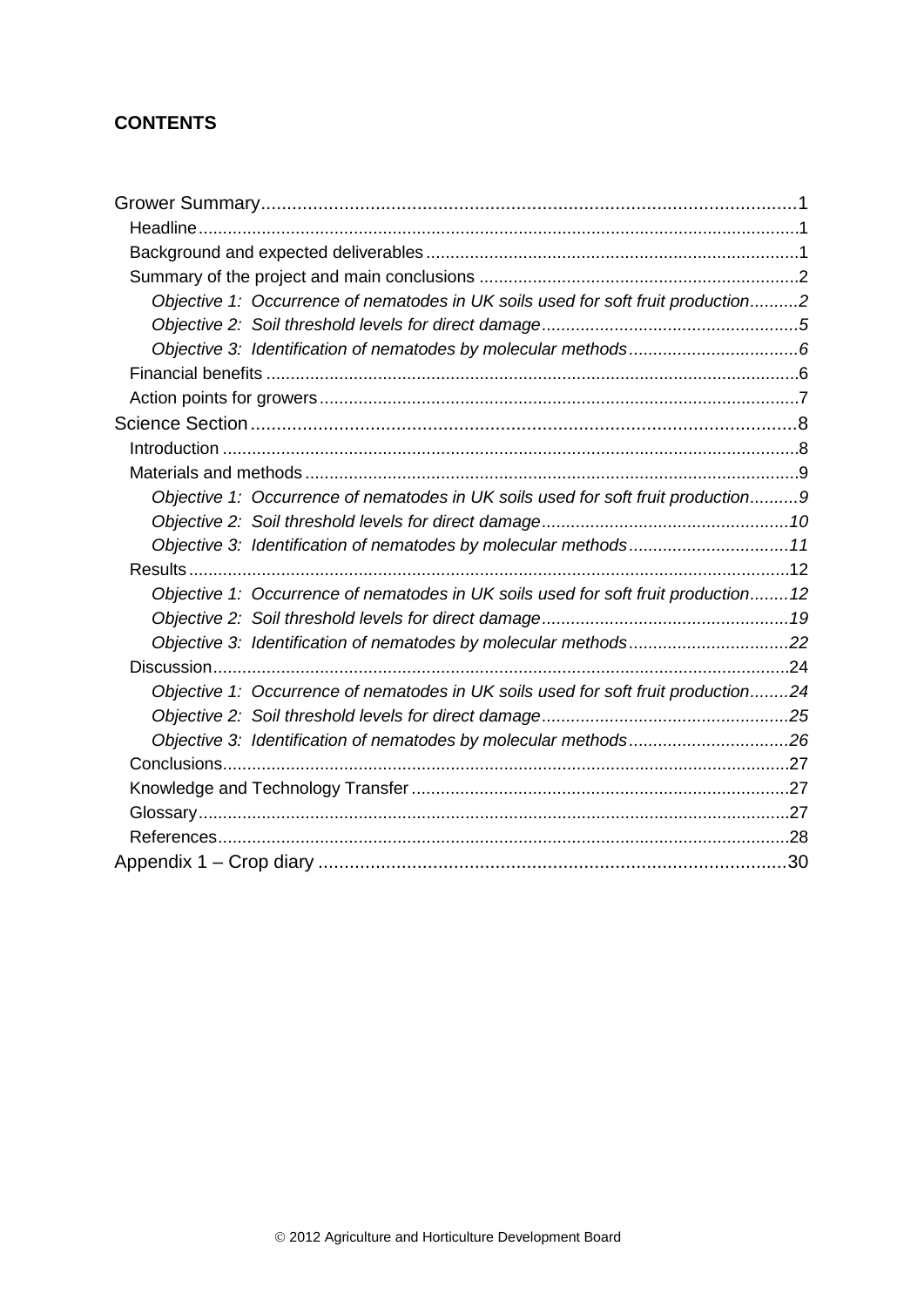# <span id="page-4-0"></span>**Grower Summary**

## <span id="page-4-1"></span>**Headline**

• Needle nematodes (*Longidorus* spp.) appear to be potentially the most damaging to soft fruit in view of the frequency and numbers at which they are recorded in soil samples, whilst other early results suggest that reductions can be made on nematicide use, even though current thresholds are at best anecdotal.

## <span id="page-4-2"></span>**Background and expected deliverables**

Nematodes are important pests of strawberries and raspberries and can cause crop losses through direct feeding damage on roots, transmission of viruses and possibly increasing susceptibility to verticillium wilt caused by *Verticillium dahliae*. Nematode problems in strawberry and raspberry are of increasing concern to growers, especially with tighter rotations. However, the relative occurrence of different nematode species in UK soil-grown soft fruit crops is unknown. An improved understanding of these pests is likely to become increasingly important particularly as the availability and use of soil disinfestation treatments for nematode control is decreasing.

There are a number of gaps in our understanding of free-living nematodes. Firstly, it is unclear how many root lesion nematodes (*Pratylenchus* spp.) are needed to cause direct feeding damage. Threshold levels used for assessing risk of direct damage to strawberry are based on anecdotal not experimental evidence. Secondly, there may be an interaction between the presence of *Pratylenchus* species and the incidence of verticillium wilt. It is known that some verticillium wilts (e.g. in *Acer* and potato) can be exacerbated by plant pathogenic nematodes, particularly of the genus *Pratylenchus*, although cyst nematodes may also have a synergistic effect in potato wilt. Furthermore, despite the risk of serious losses from nematodes in soft fruit, expertise in their extraction, identification and evaluation is limited.

A quantitative molecular (QPCR) test has recently been developed (SF 97) for determination of *Verticillium dahliae* in soil which is able to detect and quantify inoculum of the pathogen within 24 hours with a high level of specificity. DNA extraction from soil to quantify *V. dahliae* offers prospects for rapid determination of any other pests and pathogens present, including nematodes, as the method extracts all DNA present. Recent advances in DNA barcoding techniques (methods used for species identification based on the DNA sequence of conserved genes) offers the potential to identify nematode species accurately and quickly without the need for taxonomic expertise.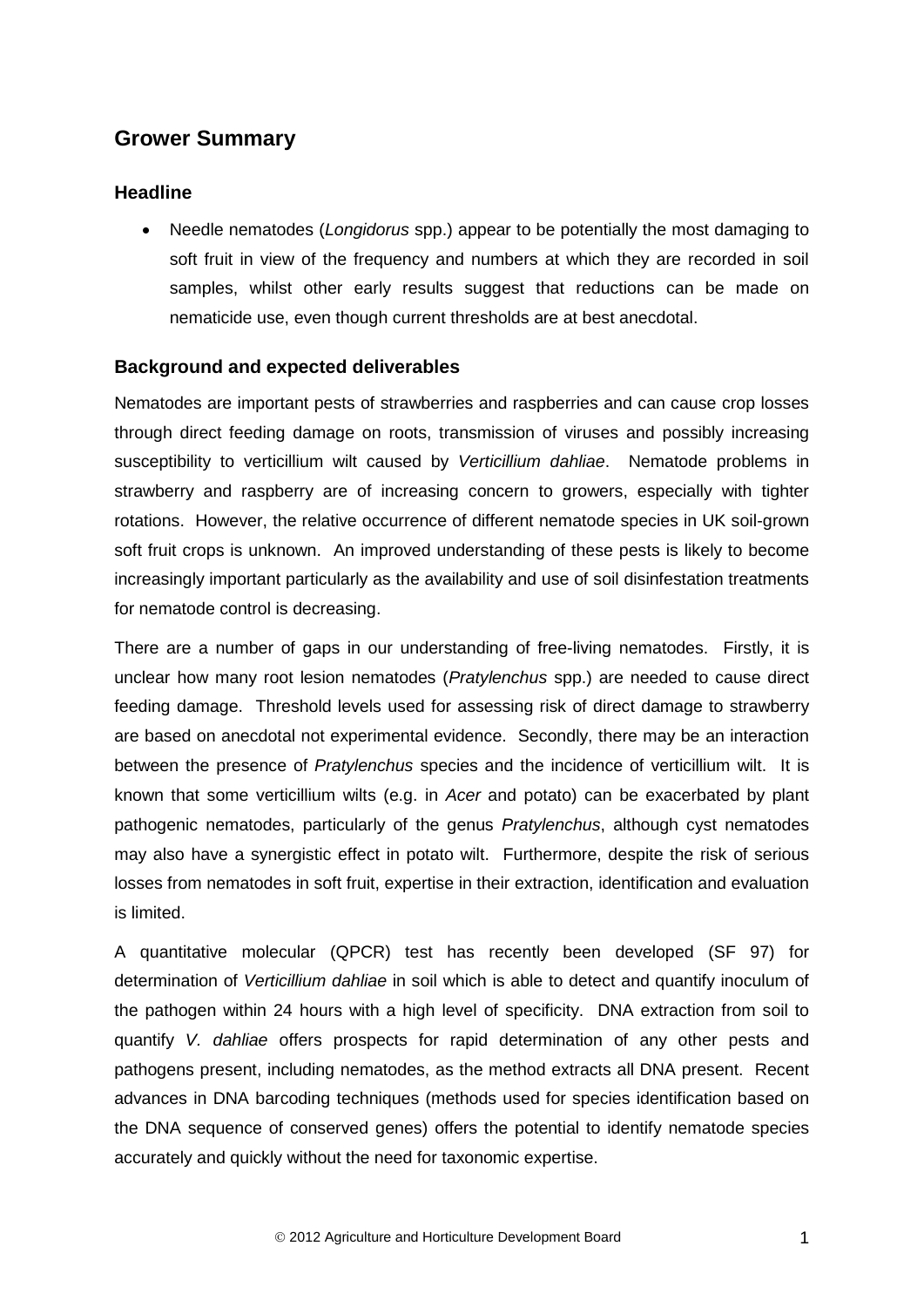This project aims to reduce losses in strawberry and raspberry caused by root nematodes through determination of threshold levels that cause direct damage and an increased understanding of their interaction with *Verticillium dahliae* to cause verticillium wilt in strawberry.

The specific project objectives are:

- 1. To determine the nematode species most commonly found associated with soilgrown strawberry and raspberry crops in the UK.
- 2. To confirm the soil threshold level for direct root damage to strawberry by the predominant *Pratylenchus* species as identified in Objective 1
- 3. To determine whether nematode species present in a soil sample can be identified by testing the mass DNA extracted from soil samples when testing for *V. dahliae* by molecular quantification.
- 4. To determine the soil threshold level for the predominant nematode species which increases the risk of strawberry verticillium wilt caused by *V. dahliae*.

In year one of this project, Objectives 1-3 have been started. Objective 4 will not begin until year 2.

# <span id="page-5-0"></span>**Summary of the project and main conclusions**

# <span id="page-5-1"></span>*Objective 1: Occurrence of nematodes in UK soils used for soft fruit production*

The relative frequency of different genera of nematodes found in soils submitted by soft fruit growers to ADAS and Fera between 2001 and 2011 was examined. The site identification details were removed to retain the confidentiality of the grower submitting the sample. There were a total of 92 samples submitted to ADAS over this period.

In addition, four strawberry crops and four raspberry crops with a history of nematode problems, or sites considered at high risk (e.g. grown strawberries at least twice in last 10 years) were selected by ADAS Soft Fruit Consultants.

Of those soil samples from fruit crops submitted to ADAS Pest Evaluation Services, strawberries were the most frequently sampled crop/prospective crop followed by raspberries. Together these two crops accounted for 91% of samples processed.

The most commonly recovered nematodes were stunt/spiral nematodes (e.g. *Tylenchorynchus* spp.) which were present in 98% of samples (Table 1); these are considered one of the least pathogenic groups. Root lesion nematodes (*Pratylenchus*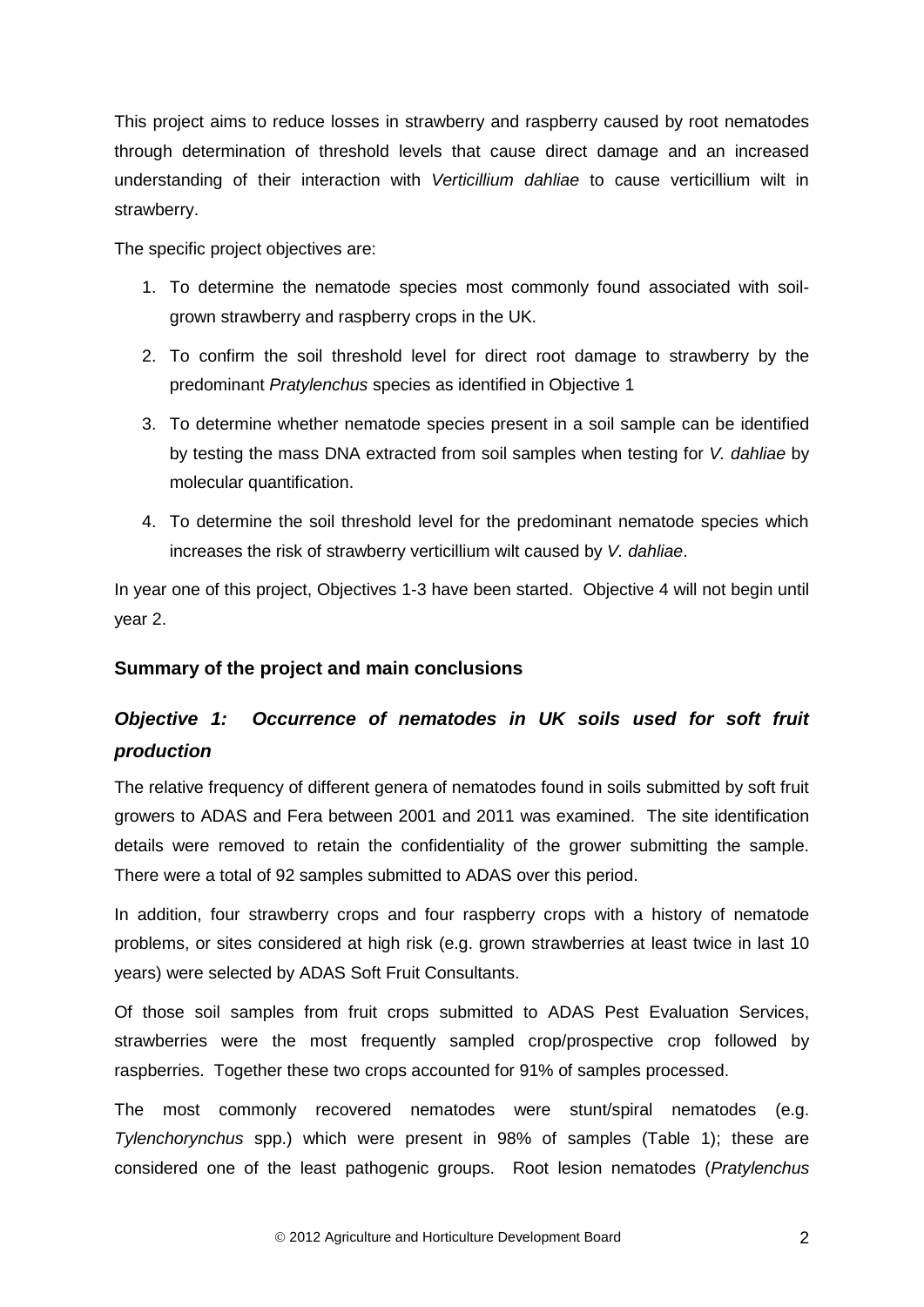spp.) which can potentially damage soft fruit were the next most common nematode group, being found in 86% of samples, followed by needle nematodes (*Longidorus*  spp.) which were present in 58% of samples. Stubby root nematodes (*Trichodorus* spp. were found in 49% of samples and cyst juveniles (*Globodera/Heterodera* spp.) and dagger nematodes (*Xiphinema* spp) in 30% or less of samples.

**Table 1.** Free-living nematodes recovered from 92 soil samples from fruit farms submitted to ADAS 2001-2011: Numbers detected and range

| Nematode group         | Number/Litre |        | Proportion of | Numbers of              |
|------------------------|--------------|--------|---------------|-------------------------|
|                        |              |        | samples with  | nematodes/Litre of soil |
|                        | Min          | Max    | nematode      | comprising 90% of max-  |
|                        |              |        | present       | min range               |
| Cyst juveniles         | 0            | 525    | 30            | 72                      |
| Dagger nematodes       | 0            | 395    | 23            | 12                      |
| Needle nematodes       | 0            | 2,835  | 58            | 330                     |
| Root lesion nematodes  | 0            | 3,025  | 86            | 671                     |
| Stubby root nematodes  | 0            | 3,475  | 49            | 221                     |
| Stunt/spiral nematodes | 0            | 10,400 | 980           | 5,309                   |

The current threshold levels for individual nematode groups are shown in Table 2. The proportion of nematode counts above thresholds for individual groups gives an indication of the potential crop area likely to be treated with a nematicide. These data are presented in Table 3.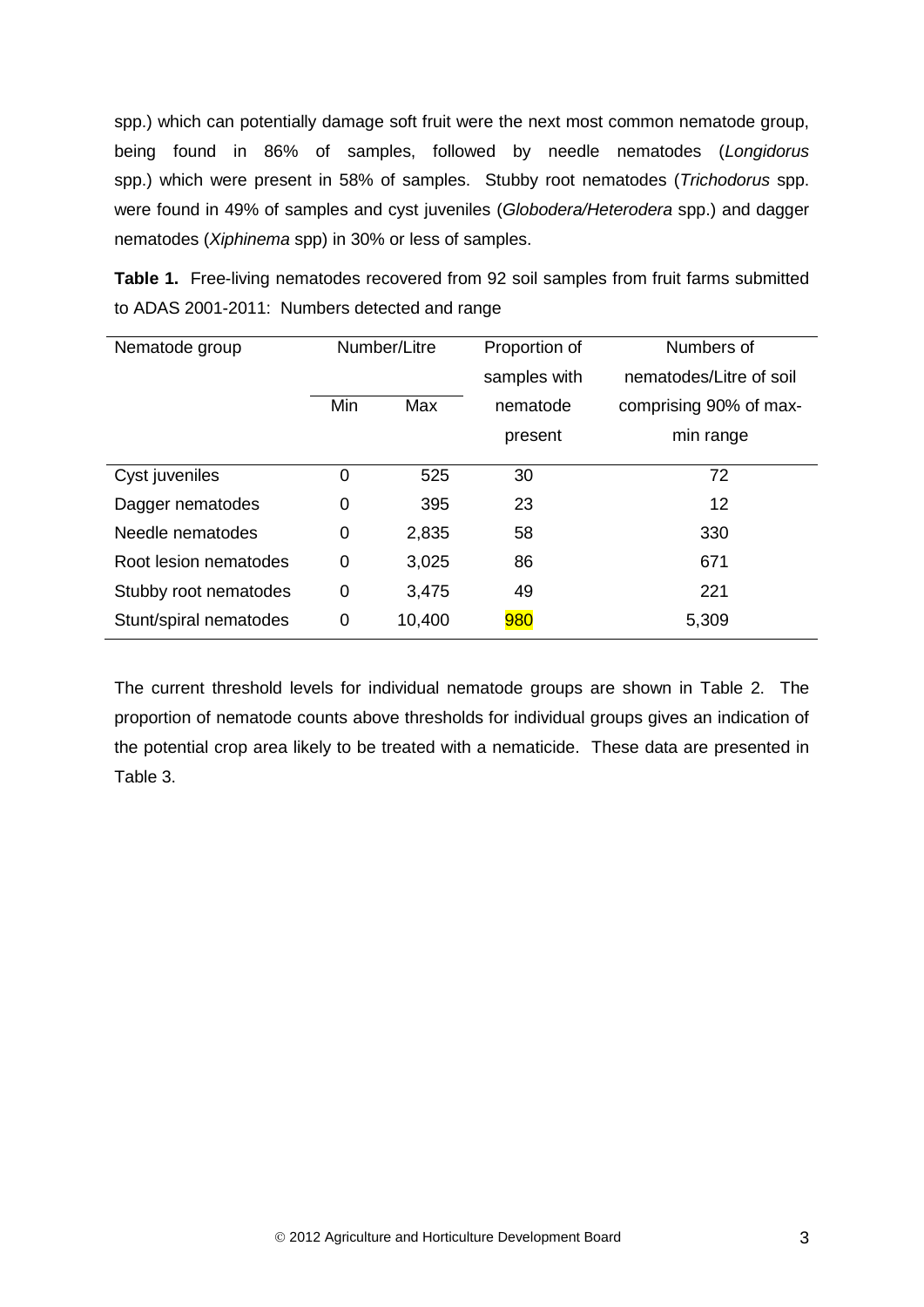| Nematode group | Main genera          | Threshold level (Number/L) for: |                    |
|----------------|----------------------|---------------------------------|--------------------|
|                |                      | Direct damage                   | Virus transmission |
| Dagger         | Xiphinema spp.       | 50                              | Any                |
| <b>Needle</b>  | Longidorus spp.      | 50                              | Any                |
| Root lesion    | Pratylenchus spp.    | 700                             | <b>NA</b>          |
| Stubby root    | Trichodorus spp.     | 200                             | <b>NA</b>          |
|                | Paratrichodorus spp. |                                 |                    |
| Stunt/spiral   | Tylenchorynchus spp. | 10,000                          | NA                 |
|                | Helicotylenchus spp. |                                 |                    |

**Table 2.** Threshold levels for direct feeding damage and virus transmission to soft fruit crops from different nematode groups

NA – not applicable; these genera are not known to transmit viruses.

**Table 3.** Proportion of sites above threshold for different nematode groups for both direct feeding damage and virus transmission in soil samples extracted for fruit/prospective fruit crops, 2001-2011

|                        | % sites over threshold                      |           |  |  |  |
|------------------------|---------------------------------------------|-----------|--|--|--|
| Nematode group         | Virus transmission<br>Direct feeding damage |           |  |  |  |
| Dagger nematodes       | 5                                           | 15        |  |  |  |
| Needle nematodes       | 29                                          | 54        |  |  |  |
| Root lesion nematodes  | 10                                          | <b>NA</b> |  |  |  |
| Stubby root nematodes  | 12                                          | <b>NA</b> |  |  |  |
| Stunt/spiral nematodes |                                             | <b>NA</b> |  |  |  |

NA – not applicable; these genera are not known to transmit viruses.

Above threshold counts of needle nematodes were more common than for all other nematode groups for both direct feeding damage and virus transmission. Almost 30% of samples had threshold counts for direct feeding damage. Needle nematodes were present in 54% of samples and are potentially the most important virus vector in soft fruit crops.

Soil samples were taken from four strawberry crops and four raspberry crops considered to be at high risk of nematode problems due to their cropping history. Although no symptoms in the growing crop attributable to nematode damage or nematode-transmitted virus were reported at the time of soil sampling, a total of eight and 17 plant parasitic species were identified from the strawberry and raspberry soils respectively. Numbers of nematodes in the strawberry soils were relatively low while those in the raspberry soils were slightly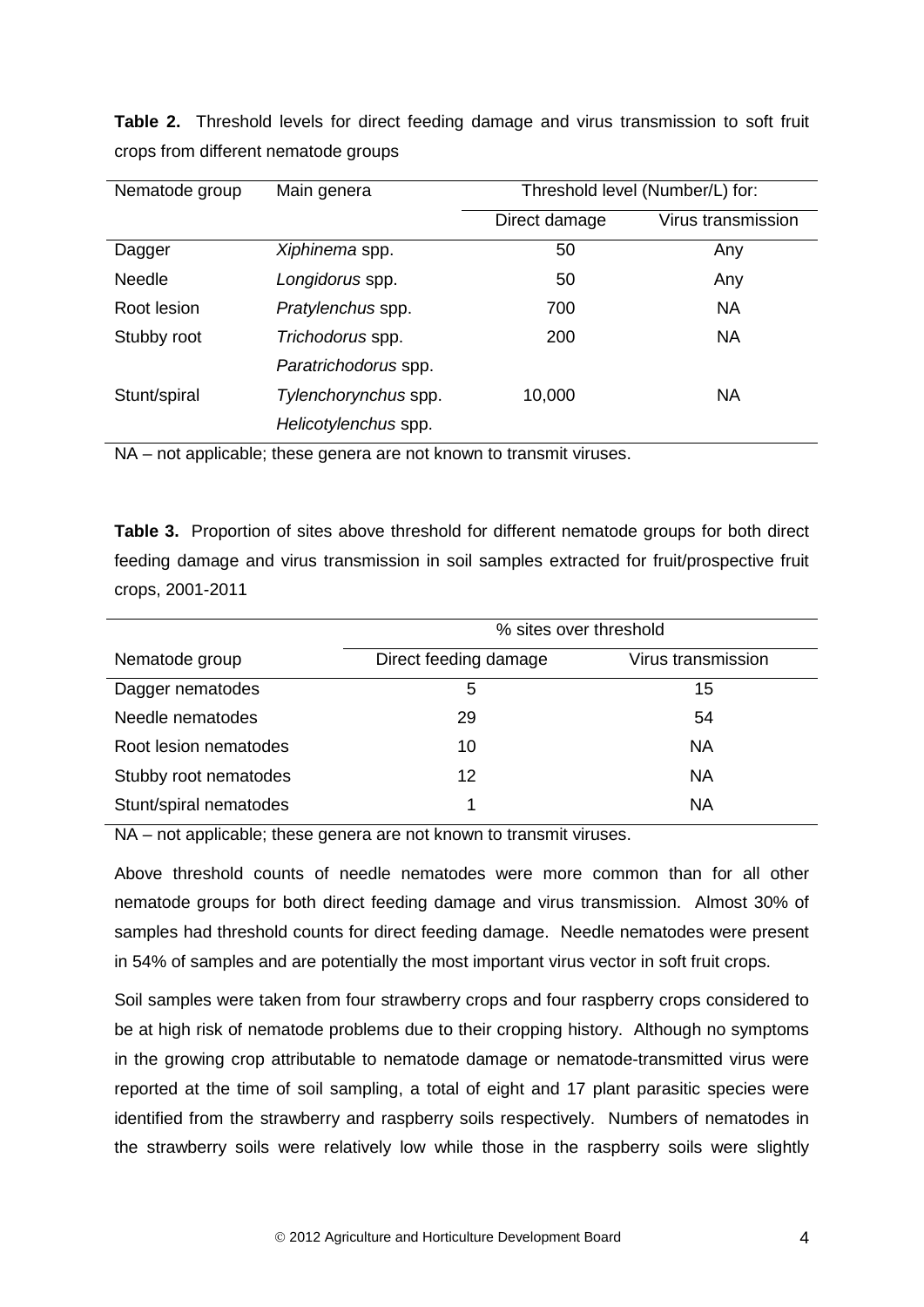higher. There was a potential for direct feeding damage in one of the strawberry and all of the raspberry crops based on current threshold levels.

#### <span id="page-8-0"></span>*Objective 2: Soil threshold levels for direct damage*

A range of populations of root lesion nematodes was created by soil dilution. This involved mixing soil infested with nematodes with the same soil which had been sterilised by oven drying at 60ºC for 45 minutes. For example, to achieve a target nematode population of 1,000 root lesion nematodes/L of soil, 1 L of soil containing 2,000 stubby root nematodes/L soil was mixed with 1 L of sterile soil. A total of 50 target populations was created in 15 cm diameter plant pots. A single strawberry plant (cv. Elsanta) was planted in each pot and maintained in a polythene tunnel. After approximately four months the plants were harvested. Dry matter yield of the foliage, crown, roots and total plant dry weight was assessed. The population of root lesion nematodes in each pot at harvest was also determined.

Soil dilution was effective at providing a range of populations of root lesion nematodes. In general the actual population was approximately one third that of the target population. Despite actual populations being lower than the target population the nematode counts ranged from approximately zero to 1,200 root lesion nematodes/L soil. This is both well below and above the anecdotal threshold of 700 root lesion nematodes/L soil and so provided a good range over which to assess their impact on strawberry growth.

Results suggested that populations of root lesion nematodes as high as 1,200/L soil had limited impact on strawberry growth; there was a slight negative relationship suggesting that root dry weight decreased with increasing nematode numbers at harvest. There is no recognised threshold for root lesion nematodes in strawberries although anecdotal evidence suggests that 700/L soil may be damaging. Numbers of nematodes in the created populations were well in excess of this threshold at both the start and end of the experiment. This suggests that the current thresholds may be too conservative and below the number of nematodes which can be tolerated by the crop.

If strawberries are more tolerant of nematodes than previously thought it will have a significant impact on nematicide use and potentially increase the profitability of the crop. However, it should be borne in mind that there are a range of species of root lesion nematodes which may not all exhibit the same degree of pathogenicity towards strawberries.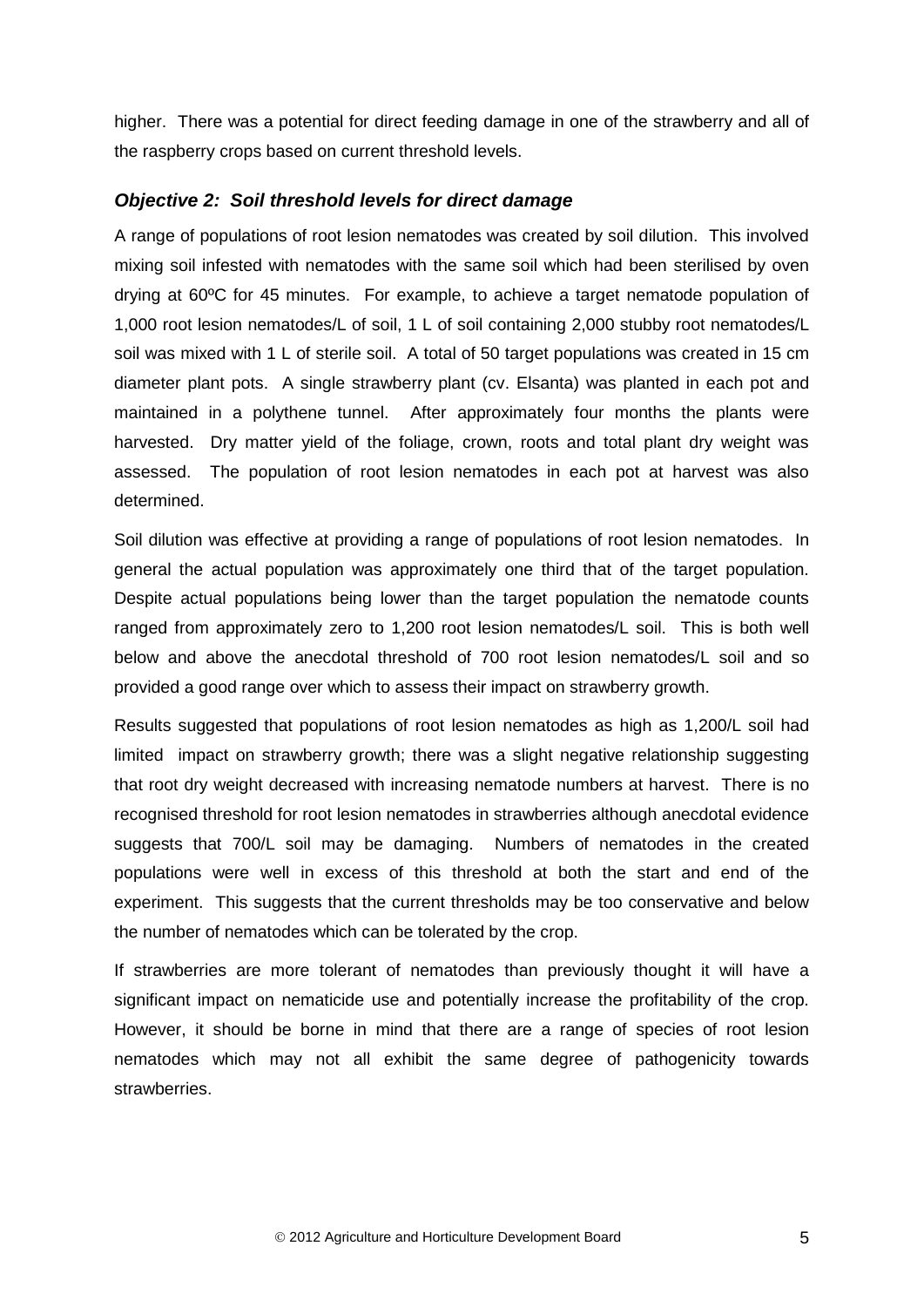## <span id="page-9-0"></span>*Objective 3: Identification of nematodes by molecular methods*

DNA barcoding techniques were carried out at Fera to determine how well nematode species present in soil samples can be identified by testing the mass DNA extracted from soil samples. Recent advances in DNA barcoding techniques (methods used for species identification based on the DNA sequence of conserved genes) offers the potential to identify nematode species accurately and quickly without the need for taxonomic expertise. Large, moderately variable coding regions are considered useful for providing suitable resolution between taxa. The use of at least two of those barcoding genes are a good basis for a robust and reliable means of identifying free-living nematodes.

Total DNA was extracted from 36 single-isolate nematode samples in water. Representative samples were chosen to evaluate the suitability of five candidate barcoding primer sets.

Five isolates were initially barcoded using the SSU gene. The resulting sequences were aligned using a database to give a best match identification. All best match identifications matched with the visual identification at either genus or species level. The sequencing data obtained from the barcoding will be used to develop specific assays for the detection and quantification for up to five pathogenic nematode species in Year 2 of the project.

**Table 4.** Results from comparisons between visual identification and barcoding identification from DNA extracts using SSU sequence analysis.

| <b>DNA</b> extract | Visual identification     | Adas reference | <b>Barcoding closest</b>  |
|--------------------|---------------------------|----------------|---------------------------|
| reference number   |                           | number         | similarity                |
| $\overline{2}$     | Rotylenchus buxophilus    | 7965.002       | Rotylenchus goodeyi       |
| 5                  | <b>Bitylenchus dubius</b> | 8036.001       | <b>Bitylenchus dubius</b> |
| 14                 | Paratylenchus sp.         | 8013.001       | Paratylenchus dianthus    |
| 16                 | Paratylenchus sp.         | 8013.001       | Paratylenchus dianthus    |
| 36                 | Pratylenchus thornei      | 8013.001       | Pratylenchus thornei      |
|                    |                           |                |                           |

#### <span id="page-9-1"></span>**Financial benefits**

It is not possible to estimate the potential financial benefits from this work until the project is completed. Benefits may arise from:

a) Reduced losses from nematodes and verticillium wilt;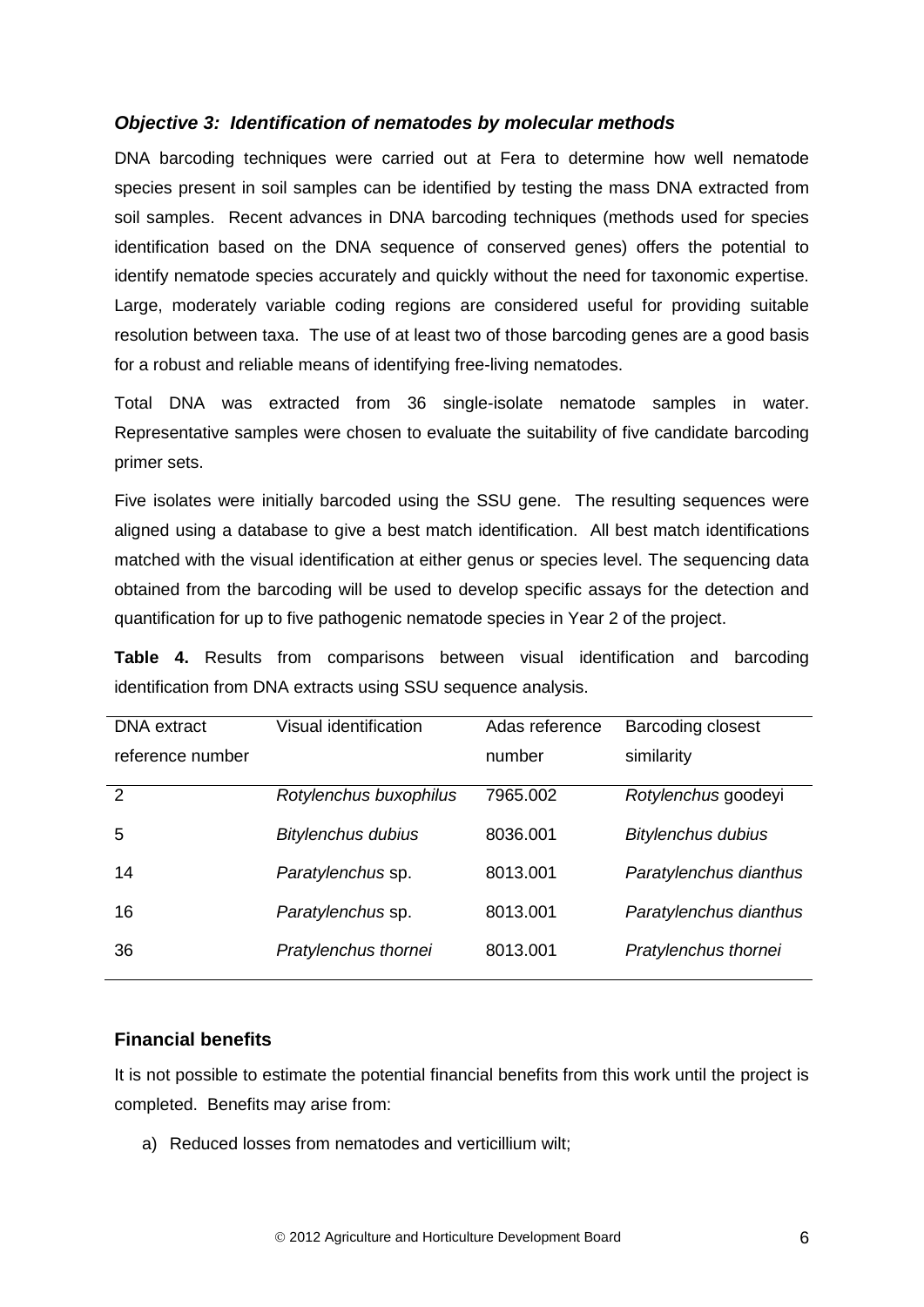- b) Improved risk assessment for nematodes to develop more effective pest and disease control strategies;
- c) Increased accuracy in the identification of nematode species present in soft fruit soils;
- d) Development of a rapid pre-plant soil test for nematodes in samples where DNA has been extracted for *V. dahliae* determination;
- e) Increased understanding of interaction between nematodes and *V. dahliae* in the development of verticillium wilt in soft fruit;
- f) Availability of new information to help improve rational decision-making on planting decisions.

## <span id="page-10-0"></span>**Action points for growers**

- Growers should continue to sample land for free-living nematodes to assess the risk for those groups potentially damaging to fruit.
- Growers should continue to use current thresholds (even though they are at best anecdotal) as there are still potential savings to be made on nematicide use.
- Growers should be aware that needle nematodes (*Longidorus* spp.) appear to be potentially the most damaging to soft fruit in view of the frequency and numbers at which they are recorded in soil samples.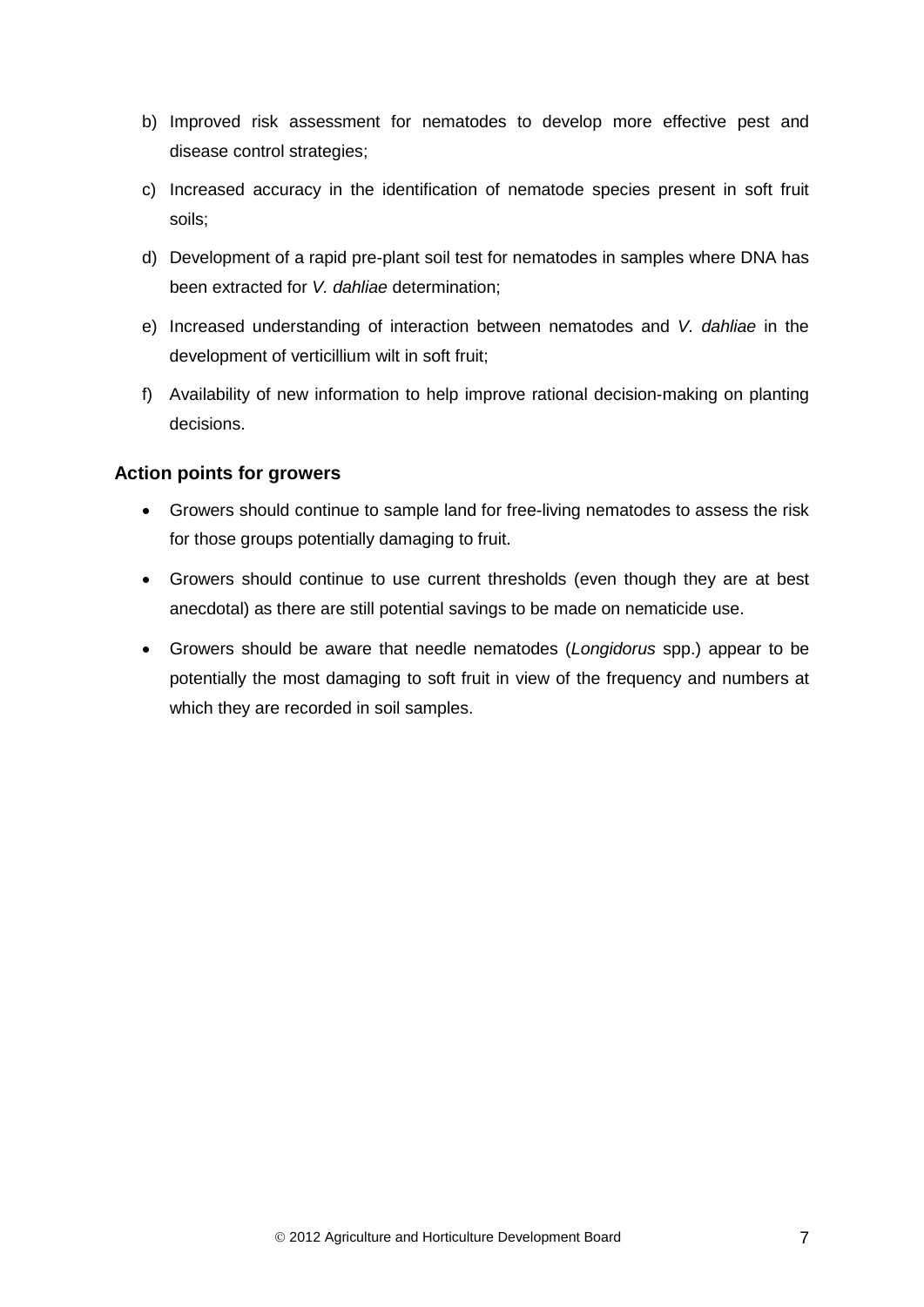# <span id="page-11-0"></span>**Science Section**

#### <span id="page-11-1"></span>**Introduction**

Nematodes are important pests of strawberries and raspberries and can cause crop losses through direct feeding damage on roots, transmission of viruses and possibly increasing susceptibility to verticillium wilt caused by *Verticillium dahliae*. Nematode problems in strawberry and raspberry are of increasing concern to growers, especially with tighter rotations. However, the relative occurrence of different nematode species in UK soil-grown soft fruit crops is unknown. An improved understanding of these pests is likely to become increasingly important, particularly as the availability and use of soil disinfestation treatments for nematode control is decreasing. Telone has been withdrawn in the UK and Basamid, which has activity against both nematodes and *Verticillium dahliae*, may lose efficacy with regular use on certain soil types due to enhanced degradation.

There are a number of gaps in our understanding of free-living nematodes that need to be urgently addressed. Firstly, it is unclear how many root lesion nematodes (*Pratylenchus* spp.) are needed to cause direct feeding damage. Threshold levels used for assessing risk of direct damage by *Pratylenchus* species to strawberry are based on anecdotal not experimental evidence. Secondly, there may be an interaction between the presence of *Pratylenchus* species and the incidence of verticillium wilt. It is known that verticillium wilts (e.g. in *Acer* and potato) can be exacerbated by plant pathogenic nematodes, particularly of the genus *Pratylenchus*, although cyst nematodes may also have a synergistic effect in potato wilt (Dami-Remadi *et al*., 2009; Rowe *et al*., 2008; Saeed *et al*., 1998). Thirdly, despite the risk of serious losses from nematodes in soft fruit, expertise in their extraction, identification and evaluation is limited.

A quantitative molecular (QPCR) test has recently been developed (SF 97) for determination of *Verticillium dahliae* in soil which is able to detect and quantify inoculum of the pathogen within 24 hours with a high level of specificity. DNA extraction from soil to quantify *V. dahliae* offers prospects for rapid determination of any other pests and pathogens present, including nematodes, as the method extracts all DNA present. Recent advances in DNA barcoding techniques (methods used for species identification based on the DNA sequence of conserved genes) offers the potential to identify nematode species accurately and quickly without the need for taxonomic expertise.

The specific project objectives are listed below:

1. To determine the nematode species most commonly found associated with soilgrown strawberry and raspberry crops in the UK.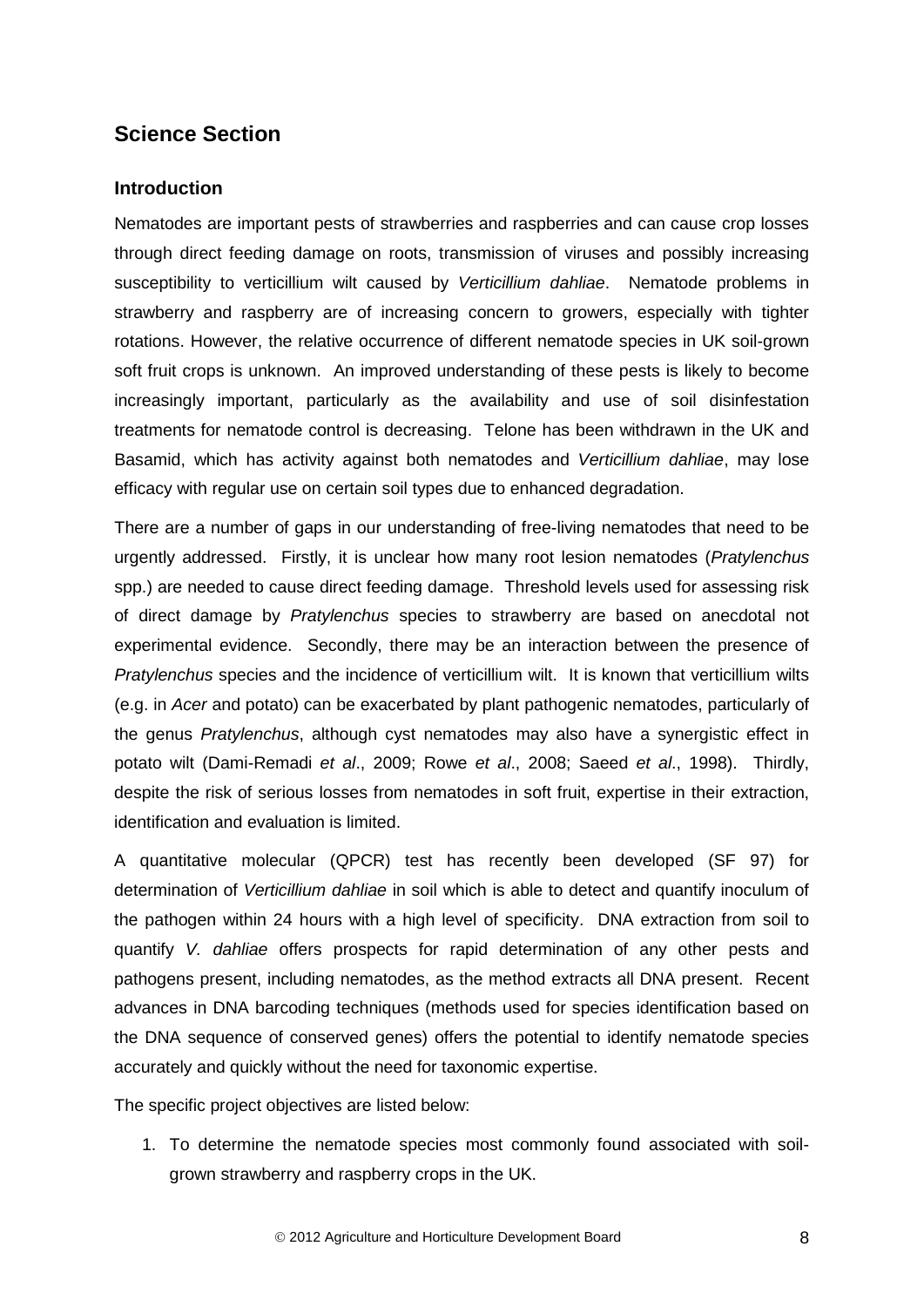- 2. To confirm the soil threshold level for direct root damage to strawberry by the predominant *Pratylenchus* species as identified in objective 1.
- 3. To determine whether nematode species present in a soil sample can be identified by testing the mass DNA extracted from soil samples when testing for *V. dahliae* by molecular quantification.
- 4. To determine the soil threshold level for the predominant nematode species which increases the risk of strawberry verticillium wilt caused by *V. dahliae*.

In year one of this project, Objectives 1-3 have been started. Objective 4 will not begin until year 2.

## <span id="page-12-0"></span>**Materials and methods**

# <span id="page-12-1"></span>*Objective 1: Occurrence of nematodes in UK soils used for soft fruit production*

The relative frequency of different genera of nematodes found in soils submitted by soft fruit growers to ADAS between 2001 and 2011 were examined. The site identification details were removed to retain the confidentiality of grower submitting the sample. There was a total of 92 samples submitted to ADAS over this period. In addition, four strawberry crops and four raspberry crops with a history of nematode problems, or sites considered at high risk (e.g. grown strawberries at least twice in last 10 years), were selected by ADAS Soft Fruit Consultants. A soil sample was taken from each of these sites according by zigzagging across the area in an extended 'W' path and taking approximately 50 cheese-corer cores to a depth of 15 cm. This provided a bulked soil sample of approximately 2 kg.

Site details, including cropping history and use of soil disinfestation (e.g. methyl bromide, chloropicrin, Basamid, Caliente meal, Mustard), was collected for the preceeding 10 years. Any symptoms of suspect nematode damage (e.g. poor vigour, reduced yield, virus symptoms) were recorded.

The soil was extracted using both the Seinhorst two-flask method (Seinhorst, 1955) and the Flegg modified Cobb method (Flegg, 1967). The Seinhorst two-flask method provides the best estimate of small to medium sized species such as root lesion (*Pratylenchus* spp.) and stubby root (*Trichodorus* and *Paratrichodorus* spp.) nematodes and the Flegg modified Cobb method is best for larger species such as needle (*Longidorus* spp.) and dagger nematodes (*Xiphinema* spp.). Representative samples of nematodes were identified to species level by Fera. A total of 36 potentially pathogenic free-living nematodes were isolated in single culture and processed to obtain total DNA for barcoding.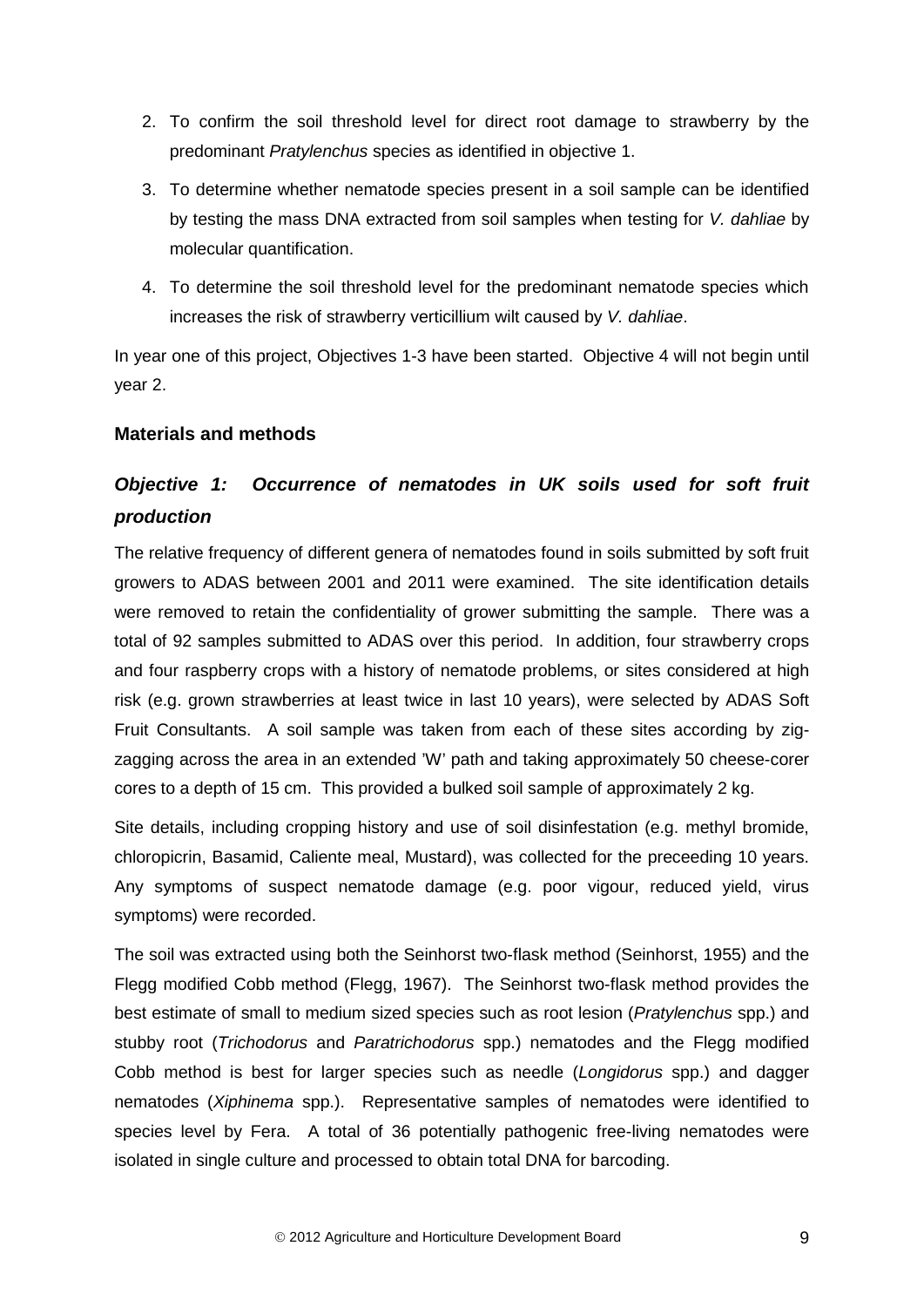#### <span id="page-13-0"></span>*Objective 2: Soil threshold levels for direct damage*

Approximately 75 kg of field soil was collected from a site known to be infested with root lesion nematodes (*Pratylenchus* spp.). The soil was collected using spades to sample to a depth of approximately 15 cm at a range of points across the field and contained in plastic dustbins. The bins were returned to the laboratory and sampled using a 15 cm deep x 2 cm diameter cheese corer. A total of 20 cores was taken from each bin and each sample extracted twice, once using the Seinhorst two-flask technique and once using Flegg modified Cobb technique.

A range of nematode populations was created by taking a known volume of nematode infested soil and diluting this with a known volume of sterile soil. Populations were created in 15 cm diameter x 15 cm deep pots. Half of the soil collected for each nematode group was sterilised by oven drying at 60°C for 45 minutes. This was done in cotton bags in 5 kg batches. After oven drying the soil was allowed to cool for at least 24 hours before using it to dilute the nematode infested soil.

As each pot contained approximately 1.5 L soil, the nematode populations were prepared in 2 L soil. This provided enough soil to fill the pot and sufficient spare to check the accuracy of the created population. As an example, a target nematode population of 1,000 stubby root nematodes/L soil can be prepared by mixing 1 L of soil containing 2,000 root lesion nematodes/L soil with 1 L of sterile soil. The exact quantities of soil required to create the populations depended on the number of nematodes in the infested soil. The sterile and infested soil was mixed on a sheet of polythene. This was folded carefully from one side to another to ensure thorough mixing of the soil without damaging the nematodes. The mixed soil was carefully tipped into the pot until approximately 2.5 cm from the rim. The spare soil was retained and stored in a labelled polythene bag in a cold store at approximately 5ºC and was later extracted using the Seinhorst two-flask technique to check the nematode population. There were 50 target nematode populations in the experiment ranging from 0- 3,000 root lesion nematodes/L soil. This range covered that likely to be recorded in the majority of UK soils.

A single strawberry plant (cv. Elsanta) was planted in each pot. Prior to planting the fresh weight of each plant was measured to assess the degree of variability. This was determined so that it could be used to help interpret any differences in plant weights at harvest.

A sample of 20 spare strawberry plants from the batch to be planted was destructively assessed for occurrence of nematode infestation of roots and *V. dahliae* infection of the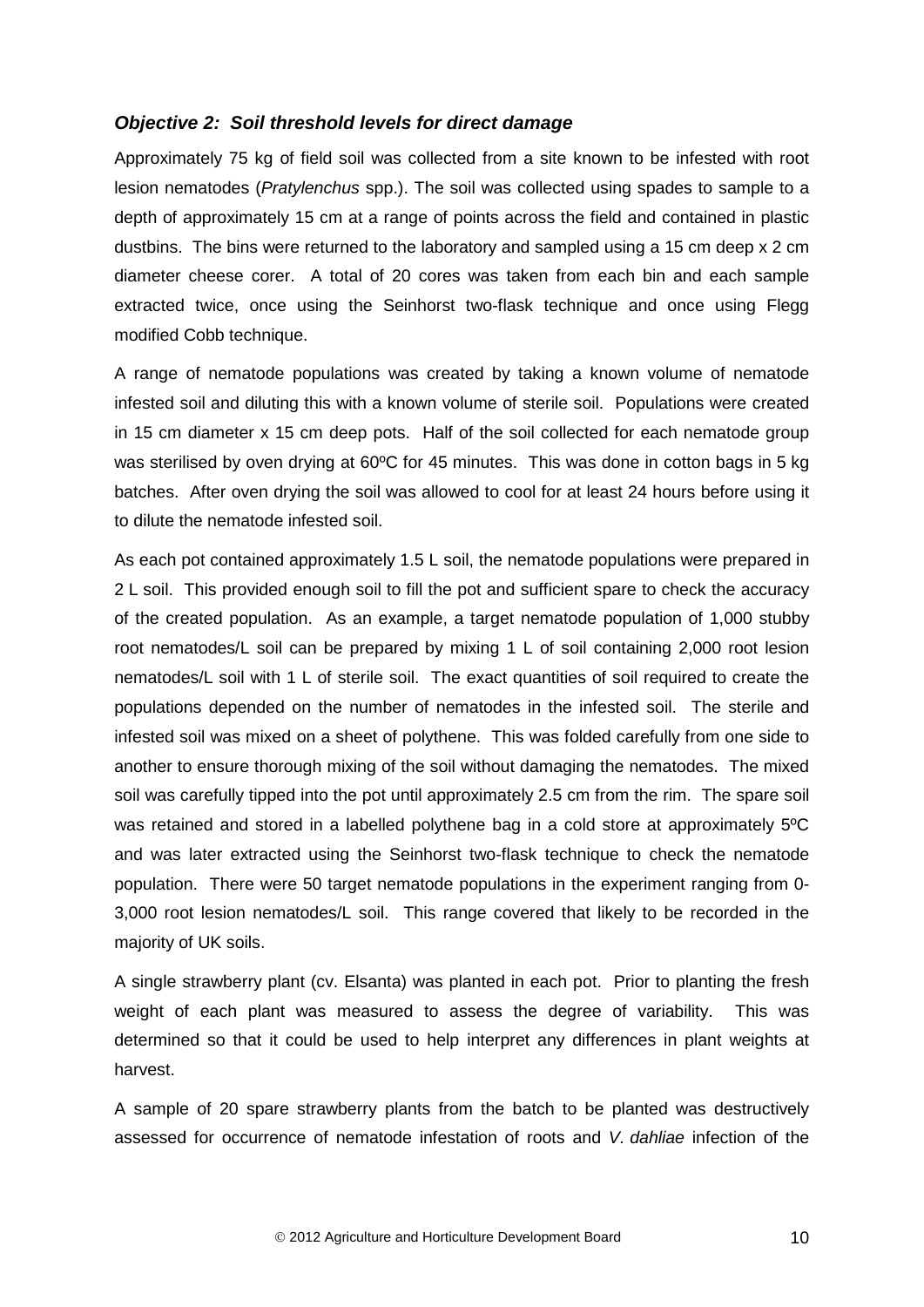crown as a health check. Roots were tested for nematodes by staining (acid fuchsin) followed by microscopic examination of 1 g of macerated root tissue

Crown tissue was tested for *V. dahliae* by examination for brown staining and by isolation (four pieces per crown) onto potato dextrose agar (PDA) + streptomycin. Any suspect colonies of *V. dahliae* were examined by microscopy. The soil infested with root lesion nematodes was also tested for the presence of *V. dahliae* by culturing on agar.

Pots were maintained in a polythene tunnel and watered as necessary. A Tiny Talk data logger was located in one pot to monitor soil temperature throughout the experiment. After approximately four months the plants were harvested. Dry matter yield of the foliage, crown, roots and total plant dry weight was assessed by oven drying at  $80^{\circ}$ C for 48 hours. The pot soil was also extracted using the Seinhorst two-flask technique to compare the initial and final nematode population.

# <span id="page-14-0"></span>*Objective 3: Identification of nematodes by molecular methods*

Ten free-living nematode species that are potentially pathogenic to soft fruit were obtained from 36 single-isolate nematode samples (Table 5). Total DNA were obtained from each suspension of nematodes in water. Representative samples (N1, N2, N19, N28, N33-36) were chosen to evaluate the suitability of five candidate barcoding primer sets.

| DNA extract number | Visual identification       | Adas ref number |
|--------------------|-----------------------------|-----------------|
| 1,2                | Rotylenchus buxophilus      | 7965.002        |
| 3                  | Longidorus macrosoma        | 7965.002        |
| 4,5                | <b>Bitylenchus dubius</b>   | 8036.001        |
| 6.7                | Merlinius brevidens         | 8013.002        |
| 8                  | Pratylenchus thornei        | 8013.002        |
| 9                  | Merlinius brevidens         | 8013.001        |
| $10 - 16$          | Paratylenchus sp (cf nanus) | 8013.001        |
| 17-22, 34-36       | Pratylenchus thornei        | <b>SF122</b>    |
| 23                 | Trophurus imperialis        | <b>SF122</b>    |
| 24-33              | Xiphinema diversicaudatum   | 8036 001        |

|  |  | Table 5. List of free-living nematode species obtained from soil extracts |  |  |
|--|--|---------------------------------------------------------------------------|--|--|
|--|--|---------------------------------------------------------------------------|--|--|

DNA extraction was undertaken with the Qiagen blood and tissue kit using the manufacturer's instructions except that DNA was eluted in 100 µl of buffer. Conventional PCR was undertaken using standard conditions of Fermentas 2x master mix with 50 µl samples. Two µl of 10 µM primer stocks were used for forward and reverse primers with 4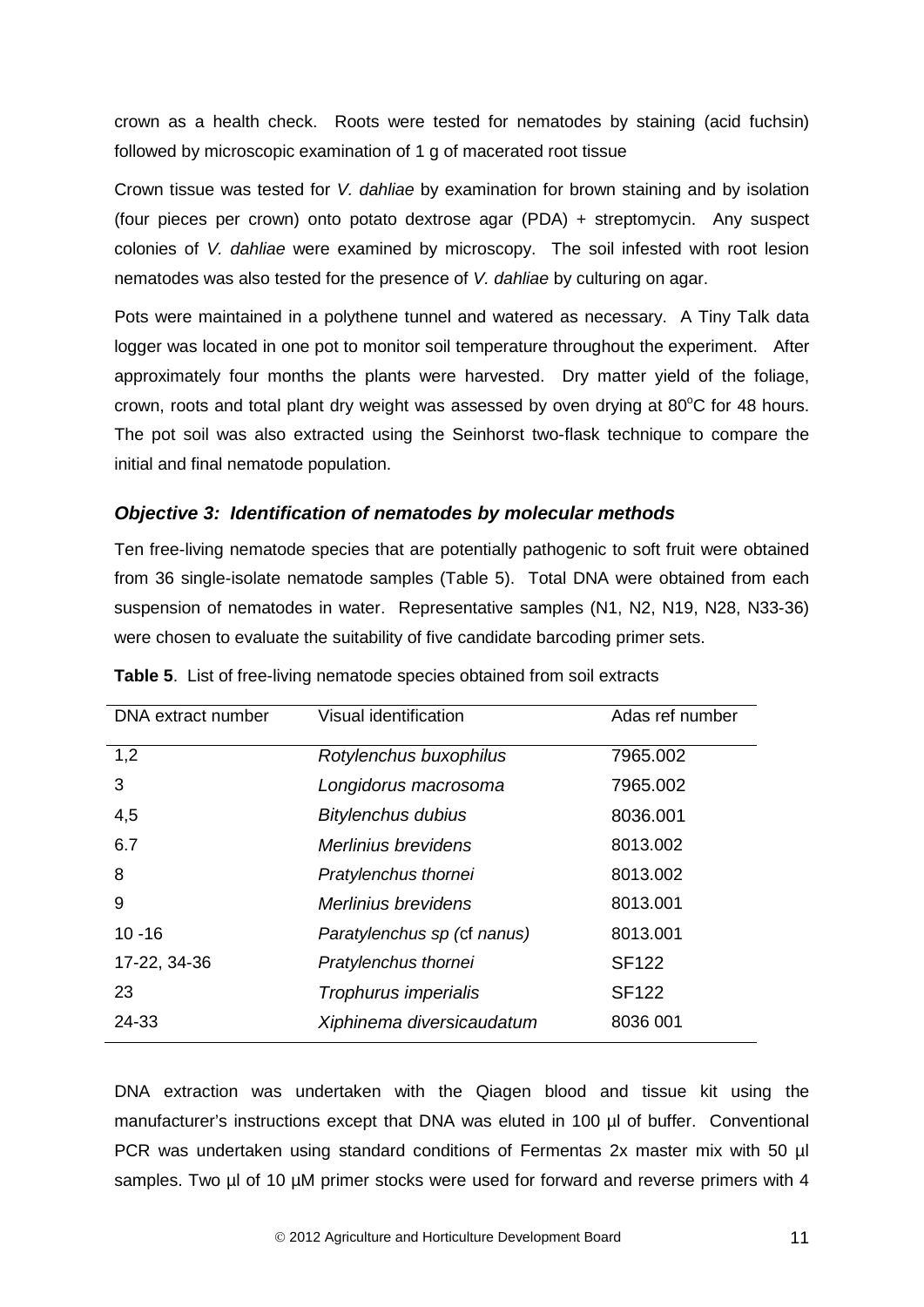µl of DNA template used. PCR consisted of a 95ºC incubation for 3s followed by 35 cycles of 95ºC for 30s, 53 for 30s and 72ºC for 60 s with a final extension of 72 for three minutes.

Primers sets chosen to perform the barcoding were: large ribosomal subunits (LSU) D1/D2 domain, LSU D2/D3 domain, the ribosomal DNA ITS region, CoxI region and the ribosomal small subunit (SSU) 18S region (Nadler *et al*, 2003; Holterman *et al*, 2006)

The resulting DNA sample was purified using a Qiagen PCR clean-up kit according to the manufacturer's instructions and a suitable aliquot was sent for sequencing by MWG Biotech Ltd. Both forward and reverse DNA strands were sequenced and a consensus sequence formed. This consensus sequence was then compared with sequences held on the NCBI Blast database.

Five isolates were initially barcoded using the SSU gene. The resulting sequences were aligned using the NCBI nucleotide Blast search to give a best match identification.

#### <span id="page-15-0"></span>**Results**

# <span id="page-15-1"></span>*Objective 1: Occurrence of nematodes in UK soils used for soft fruit production*

Over the period January 2001 - July 2011, a total of 92 soil samples were received by ADAS Pest Evaluation Services (PES) for extraction of free-living nematodes from fruit crops. All samples were subjected to two extraction methods, the Seinhorst two-flask technique (Seinhorst, 1955) for small to medium sized nematodes and the Flegg modified Cobb technique (Flegg, 1967) for large nematode species. The combination of these two methods is considered to give the best estimate of nematode numbers in a soil sample. In each sample eight main nematode groups were identified and counted, and numbers presented as numbers/litre soil. Of these, four main groups: dagger nematodes; needle nematodes; root lesion nematodes and stubby root nematodes, were considered to be those most likely to damage a soft fruit crop. All groups can potentially feed directly on the roots and dagger nematodes, needle nematodes and stubby root nematodes are potential virus vectors. There are no established thresholds for direct feeding damage on soft fruit and the presence of any virus vectors is potentially a risk as it is not possible to determine if they are carrying virus.

The range of crops/prospective crops from which samples were taken is given below (Table 6). Prospective fruit crops are those sites where the grower was considering planting a soft fruit/ cane fruit crop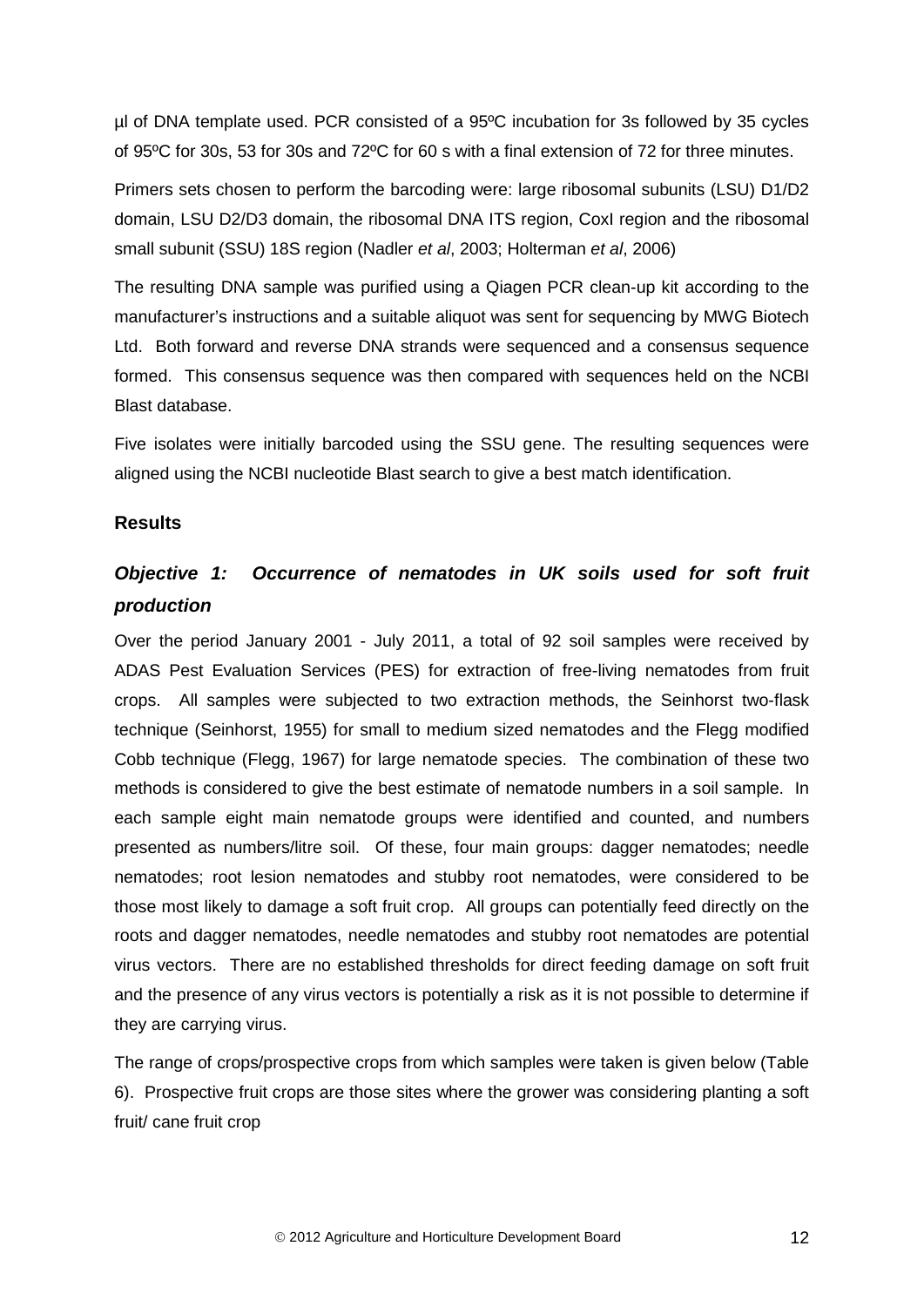**Table 6.** Fruit crops/prospective fruit crops from which soil samples were received by ADAS, Pest Evaluation Services for extraction of free-living nematodes, January 2001-July 2011.

| Fruit crop/ prospective fruit crop | Number of samples received |
|------------------------------------|----------------------------|
| <b>Blackberries/strawberries</b>   | 1                          |
| <b>Blackcurrants</b>               | 1                          |
| Fruit/Christmas trees              | 2                          |
| Raspberries                        | 25                         |
| Soft fruit                         | 1                          |
| <b>Strawberries</b>                | 34                         |
| Strawberries/cane fruit            | 3                          |
| Strawberries/raspberries           | 25                         |
| Total                              | 92                         |

Strawberries were the most frequently sampled crop or prospective crop, followed by raspberries. Together these two crops accounted for 91% of samples processed. The nematode counts from each soil extraction were used to advise farmers/growers and agronomists of the likelihood of the need for control (usually a nematicide) based on knowledge of the following crop and a best estimate (Table 7) of the numbers likely to cause damage.

Best estimates of the number of dagger, needle and stubby root nematodes that might cause direct feeding damage on the roots of a fruit crop are the same as those quoted for carrot, parsnip and sugar beet crops and so should be treated with some caution. The proposed threshold for root lesion nematodes is based on anecdotal evidence from ADAS Fruit Consultants although the figure may vary depending on the species present. For example, *Pratylenchus penetrans* is considered more pathogenic than *P. thornei*. Stunt/spiral nematodes are not considered major crop pests and so their guideline threshold is much higher than for other groups.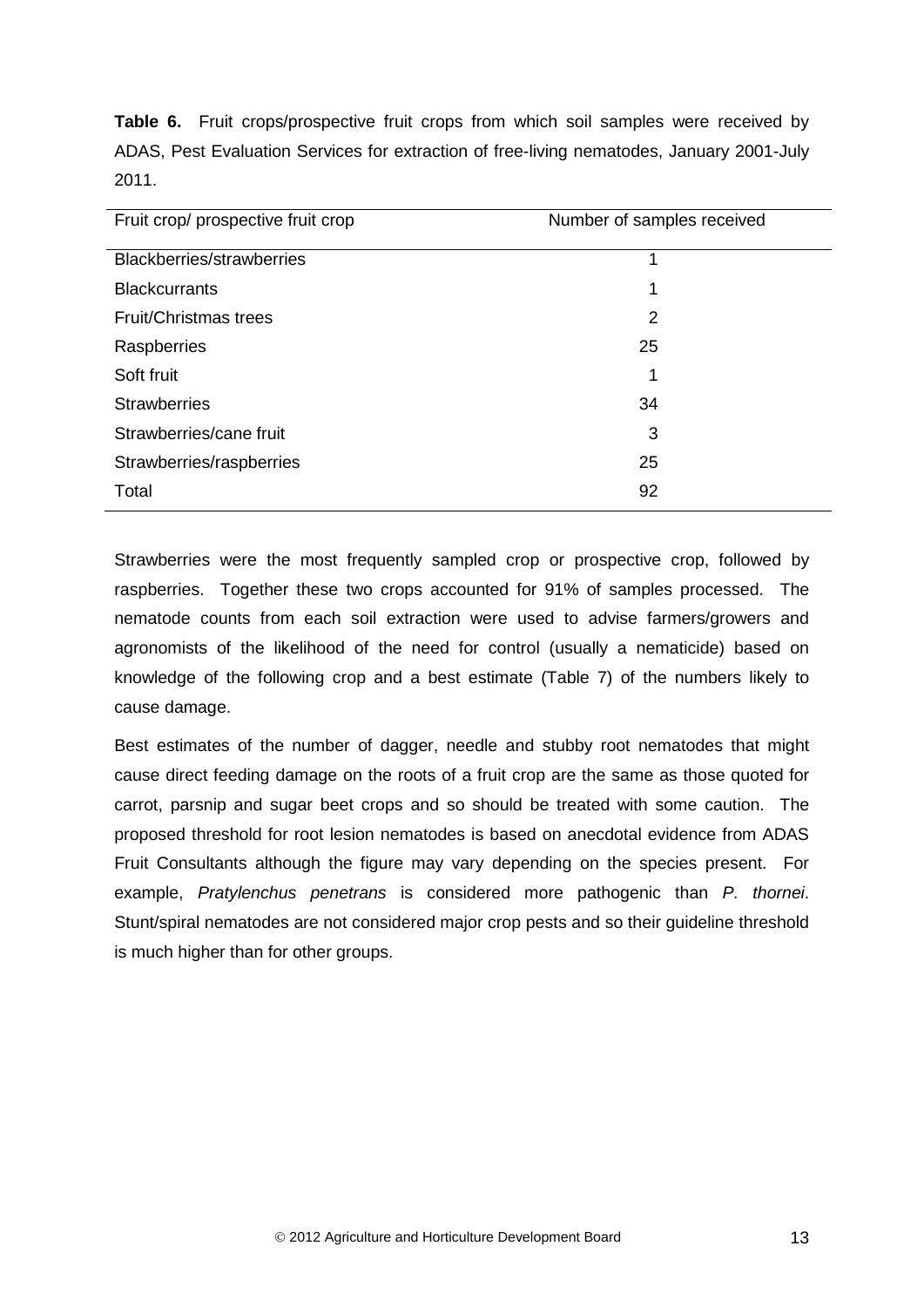**Table 7**. Nematode groups identified and counted by PES, typical species and best estimates of numbers likely to cause damage (number/Litre soil)

| Nematode group         | <b>Typical species</b>                       | Guideline threshold                             |
|------------------------|----------------------------------------------|-------------------------------------------------|
| Dagger nematodes       | Xiphinema spp.                               | 50 or presence in case of virus<br>transmission |
| Needle nematodes       | Longidorus spp.                              | 50 or presence in case of virus<br>transmission |
| Root lesion nematodes  | Pratylenchus spp.                            | 700                                             |
| Stubby root nematodes  | Trichodorus spp.<br>Paratrichodorus spp.     | 200                                             |
| Stunt/spiral nematodes | Tylenchorynchus spp.<br>Helicotylenchus spp. | 10,000                                          |

All nematode counts from January 2001 to July 2011 were analysed to determine any trends or patterns in nematode incidence. This included the relative abundance of each nematode group, the range of numbers encountered, and proportion of samples in which the guideline threshold was exceeded.

#### *Maximum and minimum counts of nematode groups and range*

The minimum count for all nematode groups was zero, indicating that each group was absent from at least one sample between 2001 and 2011 (Table 8). The most commonly recovered nematodes were stunt/spiral nematodes, which were present in 98% of samples, but these are considered one of the least pathogenic groups, as previously discussed.

Root lesion nematodes, which can potentially damage soft fruit, were the next most common nematode group, being found in 86% of samples, followed by needle nematodes, which were present in 58% of samples.

Stubby root nematodes were found in 49% of samples and cyst juveniles and dagger nematodes in 30% or less of samples. The maximum nematode count was 10,400 stunt spiral nematodes/L soil. The next highest individual nematode counts were for stubby root nematodes (3,475/L soil) and root lesion nematodes (3,025/L soil).

The maximum and minimum counts, together with the numbers of nematodes within 90% of the maximum to minimum range, give a good indication of how many nematodes of each group are likely to be found in most soil samples. These data confirm the relative rarity of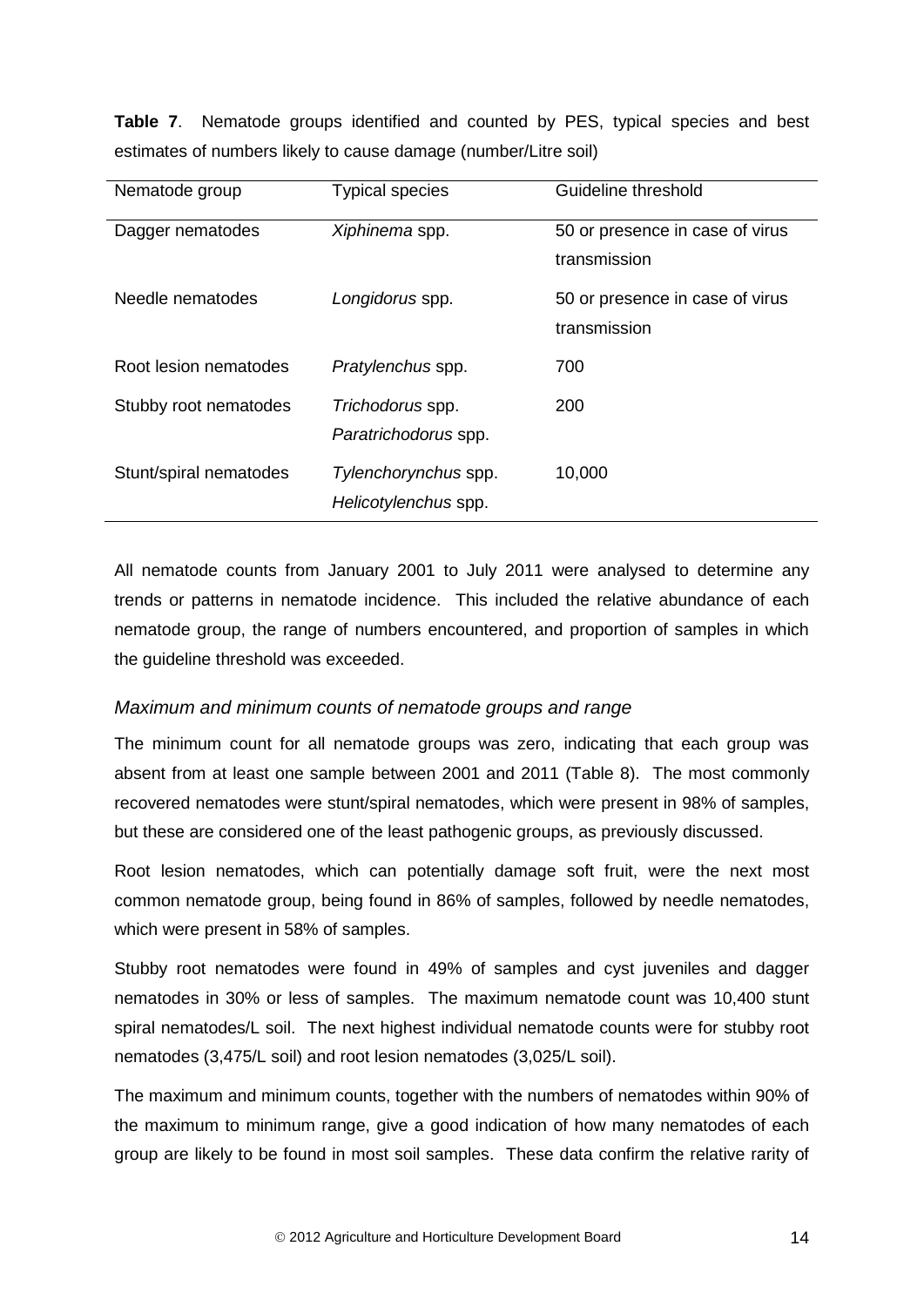dagger nematodes and cyst juveniles in soil samples processed for fruit crops. Dagger nematodes are a potential pest of fruit whereas there are no fruit cyst nematodes.

**Table 8**. Free-living nematodes recovered from 92 soil samples from fruit farms 2001-2011: Numbers detected and range

| Nematode group         | Number/Litre |        | Proportion of    | Numbers of nematodes   |
|------------------------|--------------|--------|------------------|------------------------|
|                        |              |        | samples with '0' | comprising 90% of max- |
|                        | Min          | Max    |                  | min range              |
| Cyst juveniles         | 0            | 525    | 70               | 72                     |
| Dagger nematodes       | 0            | 395    | 77               | 12                     |
| Needle nematodes       | 0            | 2,835  | 42               | 330                    |
| Root lesion nematodes  | 0            | 3,025  | 14               | 671                    |
| Stubby root nematodes  | 0            | 3,475  | 51               | 221                    |
| Stunt/spiral nematodes | 0            | 10,400 | 2                | 5,309                  |

## *Proportion of nematode counts above threshold*

The proportion of nematode counts above threshold for individual groups gives an indication of the potential crop area likely to be treated with a nematicide. These data are presented in Table 9. The proportion of sites over threshold for direct feeding damage and virus transmission are given. Thresholds for direct feeding damage should be treated with some caution, as already discussed, as their basis is at best anecdotal. Presence of a potential nematode vector is considered as sufficient to warrant nematicide treatment in the case of virus transmission.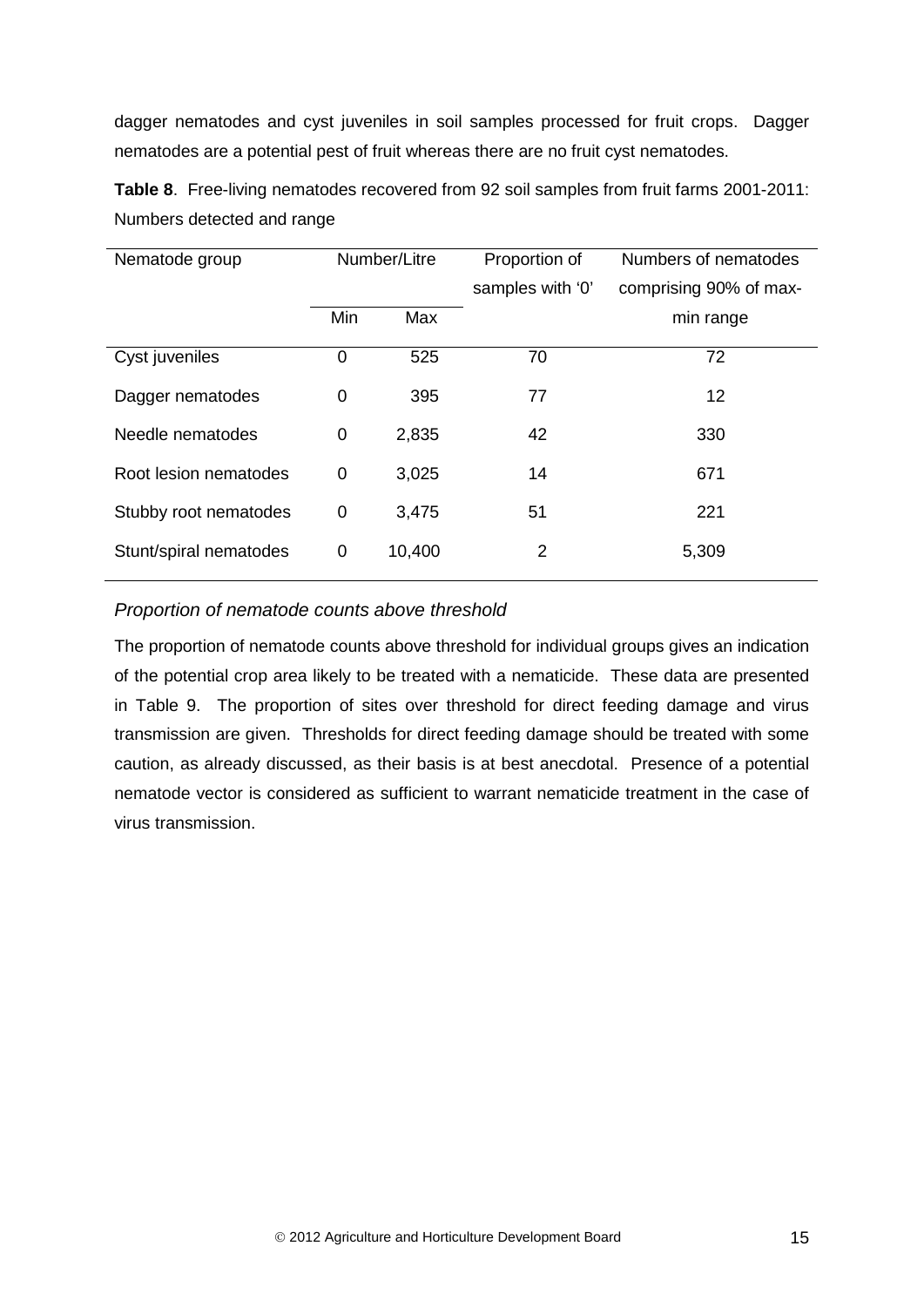**Table 9.** Proportion of sites above threshold for different nematode groups for both direct feeding damage and virus transmission in soil samples extracted for fruit/prospective fruit crops, 2001-2011

|                        | % sites over threshold |                    |  |  |
|------------------------|------------------------|--------------------|--|--|
| Nematode group         | Direct feeding damage  | Virus transmission |  |  |
| Dagger nematodes       | 5                      | 15                 |  |  |
| Needle nematodes       | 29                     | 54                 |  |  |
| Root lesion nematodes  | 10                     | N/A                |  |  |
| Stubby root nematodes  | 12                     | N/A                |  |  |
| Stunt/spiral nematodes |                        | N/A                |  |  |

Above threshold counts of needle nematodes were more common than for all other nematode groups, for both direct feeding damage and virus transmission. Almost 30% of samples had threshold counts for direct feeding damage, whereas for all other nematode groups the proportion over threshold was less than 12%. Stunt spiral nematodes only exceeded the guideline threshold in one sample, confirming the relatively low risk this group poses to fruit crops. Needle nematodes were present in 54% of samples and therefore posed a potential risk of virus transmission. Stubby root nematodes were present in 45% of samples and dagger nematodes in 15% of samples. Therefore needle nematodes are also potentially the most important virus vector in soft fruit crops.

# *Soil samples from strawberry/raspberry crops*

A total of eight soil samples were taken from sites with a history of nematode problems, or sites considered at high risk (e.g. grown strawberries at least twice in last 10 years) by ADAS Soft Fruit Consultants. Four were strawberry crops and four from raspberry crops. The results of nematode extractions are given in Table 10. Site and crop details are given in Table 11. No symptoms suggestive of nematode damage were reported at any of the sites at the time of soil sampling.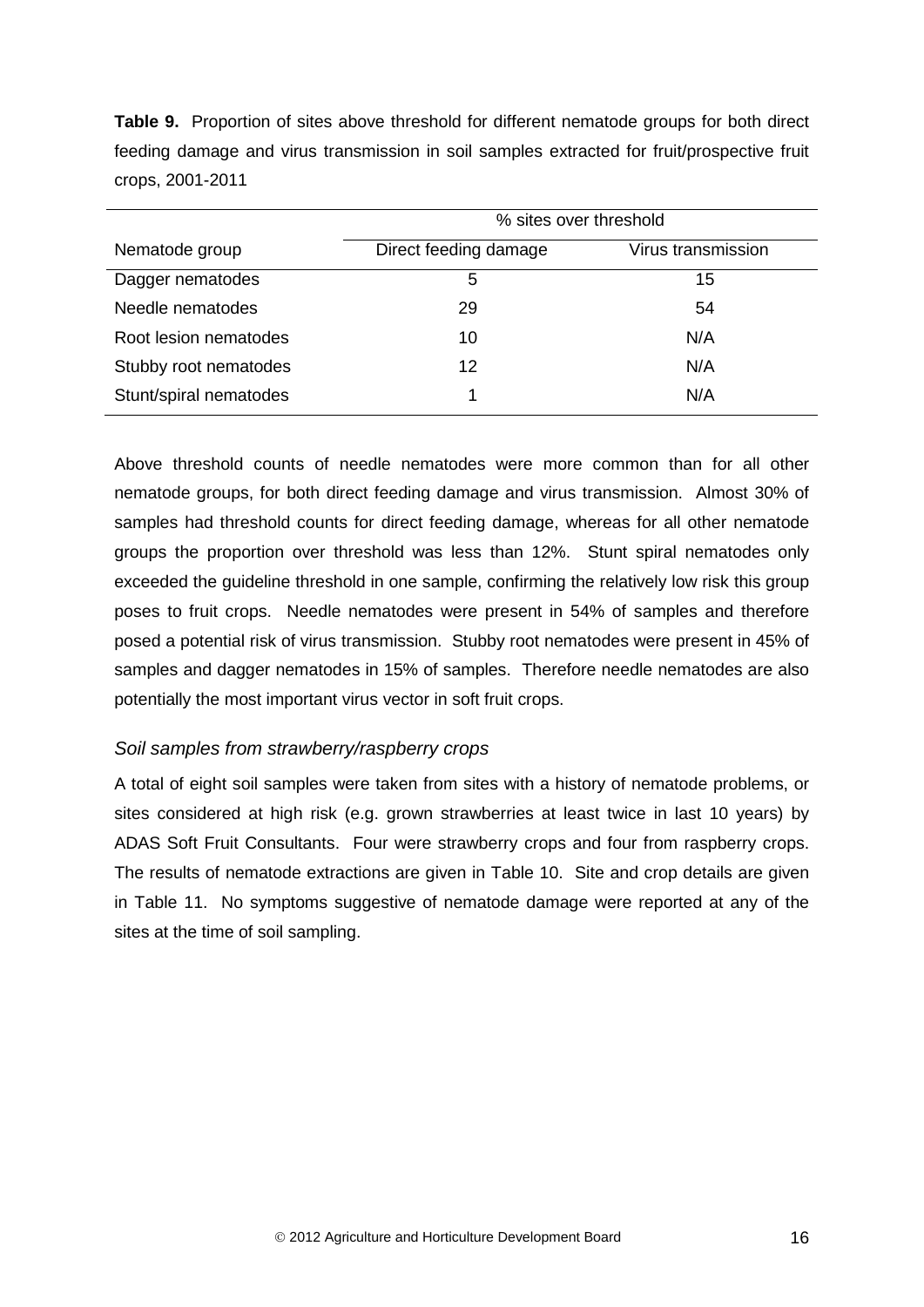| Crop                | Nematode numbers/L soil |               |             |             |              |
|---------------------|-------------------------|---------------|-------------|-------------|--------------|
|                     | Dagger                  | <b>Needle</b> | Root lesion | Stubby root | Stunt spiral |
| Stawberrry 1        | 0                       | 0             | 50          |             | 25           |
| <b>Strawberry 2</b> | 0                       | 0             | 50          | 0           | 25           |
| Strawberry 3        | 0                       | 0             | 0           | 0           | 25           |
| Strawberry 4        | 485                     | 15            | 25          | 0           | 50           |
| Raspberry 1         | 0                       | 220           | 0           | $\Omega$    | 400          |
| Raspberry 2         | 0                       | 0             | 1,275       | 75          | 2,300        |
| Raspberry 3         | 0                       | 50            | 0           | 0           | 25           |
| Raspberry 4         | 600                     | 5             | 775         | 0           | 725          |

**Table 10.** Number of nematodes/L soil recovered from strawberry and raspberry crops believed to be at risk from the pests, sampled in 2011

**Table 11.** Details of strawberry and raspberry sites considered at increased risk of soil nematode problems from which soil samples were taken – 2011

| <b>Site</b> | County       | Variety                                          | No. years field<br>in soft fruit | Date of last<br>soil treatment | Method used    |
|-------------|--------------|--------------------------------------------------|----------------------------------|--------------------------------|----------------|
| Strawberry  |              |                                                  |                                  |                                |                |
| 1.          | Cambs        | Sweet Eve                                        | 6                                | 2009                           | Chloropicrin   |
| 2.          | <b>Beds</b>  | Florence,<br>Fenella,<br>Symphony &<br>Judi Bell | 2                                | None                           | N/A            |
| 3.          | <b>Berks</b> | Symphony                                         | 10                               | 2009                           | Chloropicrin   |
| 4.          | Cornwall     | Symphony                                         | 11                               | None                           | N/A            |
| Raspberry   |              |                                                  |                                  |                                |                |
| 1.          | Cambs        | Octavia                                          | 17                               | 1995                           | Metham sodium  |
| 2.          | Oxon         | Tulameen                                         | 4                                | 2003-4                         | Methyl bromide |
| 3.          | <b>Beds</b>  | Glen Ample                                       | 5                                | None                           | N/A            |
| 4.          | Devon        | Glen Ample                                       | 7                                | None                           | N/A            |

Numbers of nematodes in the strawberry samples were relatively low. Needle and dagger nematodes were present in Strawberry 4 and posed a risk of virus transmission. Numbers of dagger nematodes were also potentially high enough to cause direct feeding damage. In the raspberry samples the presence of dagger nematodes in Raspberry 4 and needle nematodes in Raspberry 1, 3 and 4 posed a risk of virus transmission. There was a potential of direct feeding damage in all raspberry samples due to a high count of needle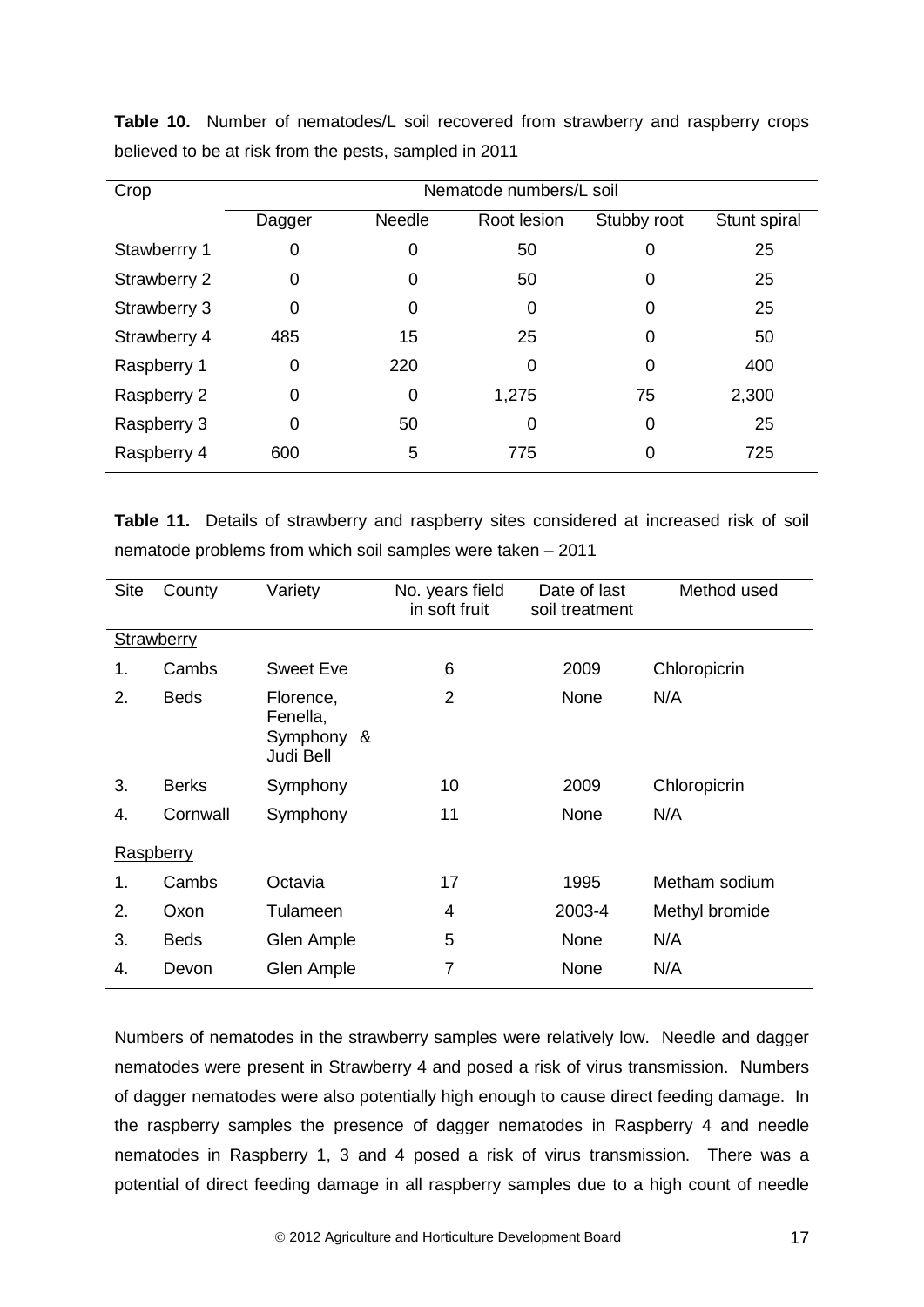nematodes in Raspberry 1, a high count of root lesion nematodes in Raspberry 2, a relatively high count of needle nematodes in Raspberry 3 and a high count of both dagger and root lesion nematodes in Raspberry 4. Although there appears to be a high count of stunt/spiral nematodes in Raspberry 2 these are not considered an important pest species.

Nematodes were identified to species where possible and details for both strawberry and raspberry crops are shown in Table 12. The relative proportion of different species within each nematode group was calculated. In total eight plant parasitic nematodes were identified from strawberries and 17 in raspberries.

In strawberries and raspberries *Xiphinema diversicaudatum* was the only dagger nematode species recorded. *Pratylenchus thornei* was the most common root lesion nematode in strawberries, whereas in raspberries it was *P. penetrans* followed by *P. thornei*. The most common stunt/spiral nematodes in strawberries were *Merlinius brevidens* followed by *Bitylenchus dubius,* whereas in raspberries it was *B. dubius* followed by *Helicotylenchus vulgaris*. Stubby root nematodes were only found in raspberry samples. *Paratrichodorus anemones* was most common, followed by *P. pachydermus*.

| Nematode group         | <b>Species</b>            | % occurrence of species<br>within group |
|------------------------|---------------------------|-----------------------------------------|
| <b>Strawberries</b>    |                           |                                         |
| Dagger nematodes       | Xiphinema diversicaudatum | 100                                     |
| Root lesion nematodes  | Pratylenchus thornei      | 99                                      |
|                        | Pratylenchus sp.          | 1                                       |
| Stunt/spiral nematodes | <b>Bitylenchus dubius</b> | 10                                      |
|                        | Helicotylenchus sp.       | 35                                      |
|                        | Merlinius brevidens       | 40                                      |
|                        | Trophurus imperialis      | 10                                      |
|                        | Tylenchorynchus sp.       | 5                                       |
| <b>Raspberries</b>     |                           |                                         |
| Dagger nematodes       | Xiphinema diversicaudatum | 100                                     |
| Needle nematodes       | Longidorus macrosoma      | 61                                      |
|                        | Longidorus sp.            | 39                                      |
| Root lesion nematodes  | Pratylenchus thornei      | 30                                      |
|                        | Pratylenchus sp.          | 8                                       |
|                        | Pratylenchus penetrans    | 50                                      |
|                        | Pratylenchus crenatus     | 12                                      |

**Table 12.** Nematode groups and the % occurrence of species within each group for both strawberry and raspberry crops sampled in 2011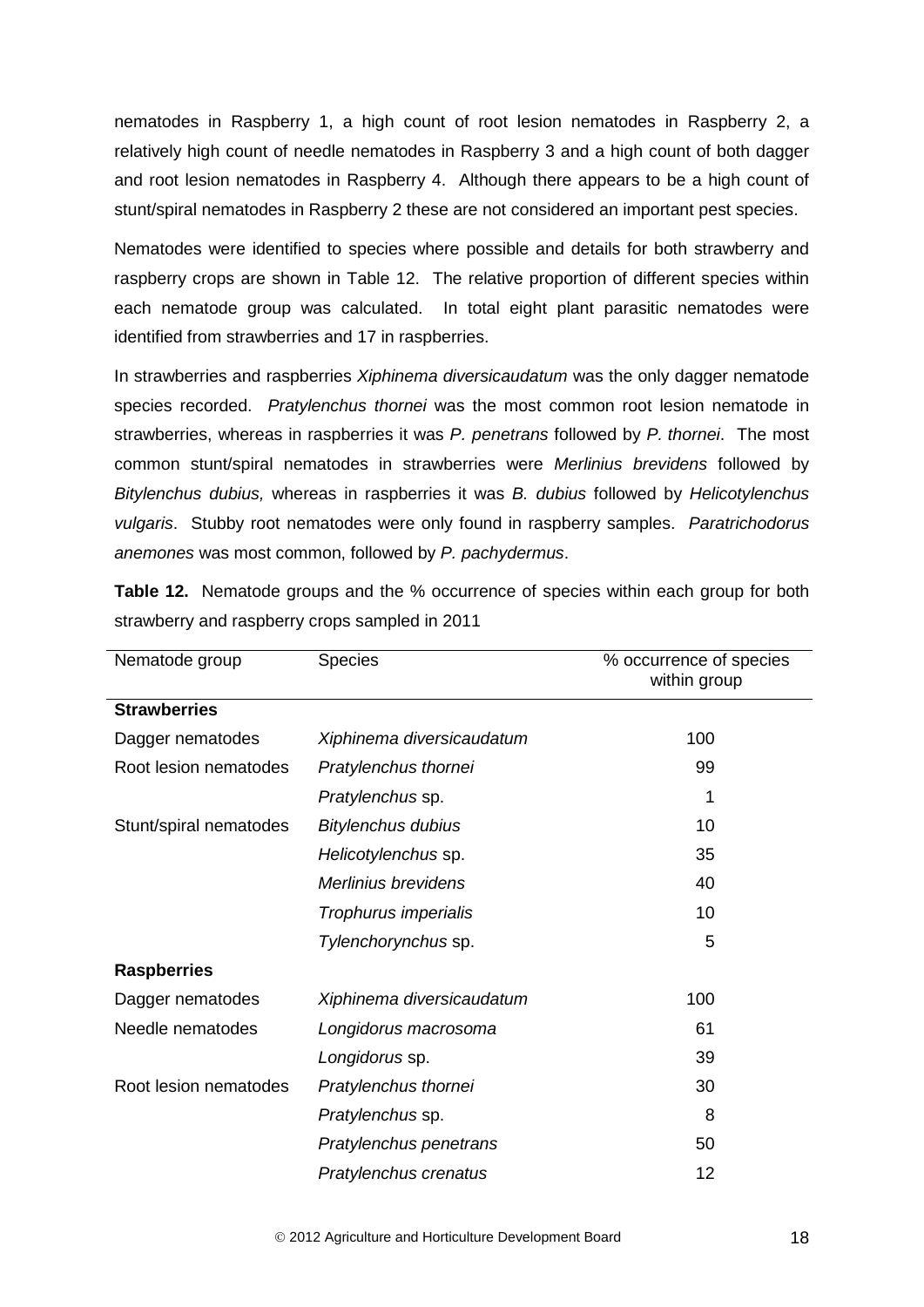| Nematode group         | <b>Species</b>              | % occurrence of species<br>within group |
|------------------------|-----------------------------|-----------------------------------------|
| Stubby root nematodes  | Paratrichodorus anemones    | 56                                      |
|                        | Paratrichodorus pachydermus | 31                                      |
|                        | Trichodorus spp.            | 13                                      |
| Stunt/spiral nematodes | <b>Bitylenchus dubius</b>   | 58                                      |
|                        | Helicotylenchus sp.         | 1                                       |
|                        | Merlinius brevidens         | 0                                       |
|                        | Rotylenchus buxophilus      | 2                                       |
|                        | Rotylenchus sp.             | $\mathcal{P}$                           |
|                        | Tylenchorynchus sp.         | $\Omega$                                |
|                        | Helicotylenchus vulgaris    | 36                                      |

# <span id="page-22-0"></span>*Objective 2: Soil threshold levels for direct damage*

#### *Comparison of actual and target nematode numbers*

Regression analysis was used to compare the target population of root lesion nematodes to the actual population achieved by soil dilution. The actual population was measured twice, once immediately after the population was created and secondly at the end of the experiment. The equation of the regression line and the percentage variation accounted for is given in Table 13. If 100% of variation is accounted for this represents a perfect fit between target and actual nematode populations.

**Table 13.** Results of regression analyses to compare target and actual nematode populations at both the start of the experiment and at harvest ( $y =$  actual population,  $x =$ target population)

| Nematode    |                                         | Regression line equation |          | Probability         |      | % variation   |  |
|-------------|-----------------------------------------|--------------------------|----------|---------------------|------|---------------|--|
| group       |                                         |                          |          |                     |      | accounted for |  |
|             | At start                                | At harvest               | At start | At harvest At start |      | At harvest    |  |
| Root lesion | $y = 0.3x + 25.9$ $y = 0.3x + 1$ <0.001 |                          |          | < 0.001             | 60.1 | 35.3          |  |

Regression analyses showed a very highly significant fit between the actual population at the start of the experiment and at harvest and the target nematode population (P<0.001, Figures 1 and 2), although the percentage variation accounted for was much lower at harvest than at the start of the experiment. In general the actual population was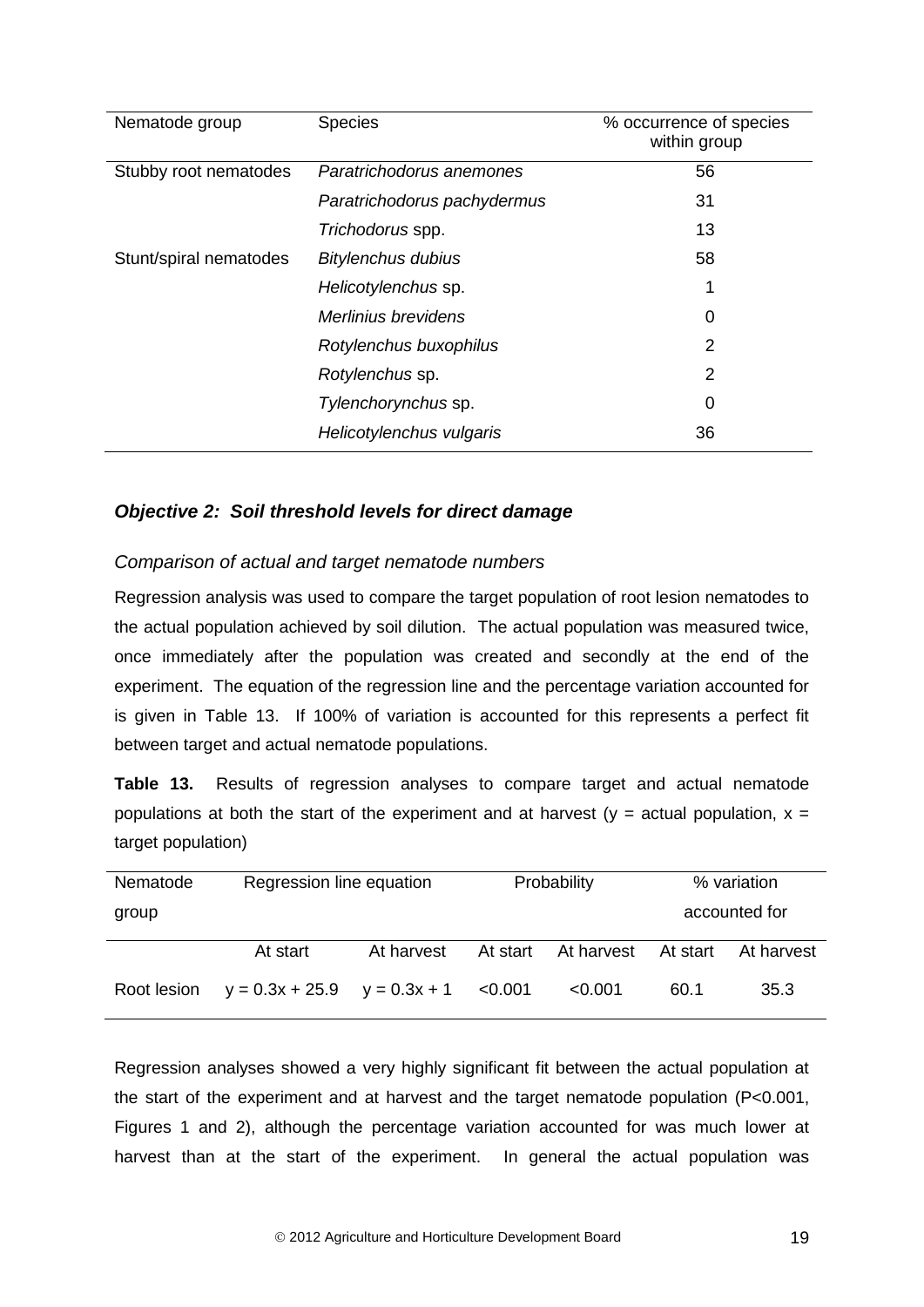approximately one third that of the target population. Despite actual populations being lower than the target population the nematode counts ranged from approximately zero to 1,200 root lesion nematodes/L soil. This range is from well below to well above the anecdotal threshold of 700 root lesion nematodes/L soil and so provided a good range over which to assess their impact on strawberry growth. A regression of the initial nematode population and that at harvest showed a highly significant fit (P<0.001, Figure 3). Nematode numbers at harvest were about 86% of the initial population, suggesting that there was minimal change in numbers throughout the study.

#### *Impact of nematodes on strawberry growth*

Root staining (acid fuchsin) followed by microscopic examination of a sample of root tissue from the original strawberry plants just before planting showed no evidence of a significant infestation of nematodes. Also, examination of plants for infection by *V. dahliae* showed none to be present. Therefore it was concluded that the strawberry plants were in good health at the start of the experiment and not compromised by either nematode or verticillium wilt infestation.

There was no clear significant relationship between the initial nematode population and foliar, crown, root and total dry weight. This result suggests that nematodes had limited, if any, impact on strawberry growth. Examination of the root systems before oven drying showed no clear differences in growth between pots. A high level of *Verticillium dahliae* (15.6 propagules/g soil) was recorded in soil containing the high populations of root lesion nematode soil but this did not appear to have any effect on crop growth over the period of the experiment.

However, a limited subset of the data in which plants had similar fresh weights at planting was re-analysed to determine if variability in plant fresh weight was masking any impact of nematode feeding on strawberry growth. This showed that there was a significant linear correlation between root dry weight and numbers of root lesion nematodes at harvest. The equation of the fitted line was root dry weight  $= 1.02 - 0.000523$  x root lesion nematode number at harvest. The slope of the line was negative, suggesting that root dry weight decreased with increasing nematode number. The slope was significantly different from zero (P=0.036).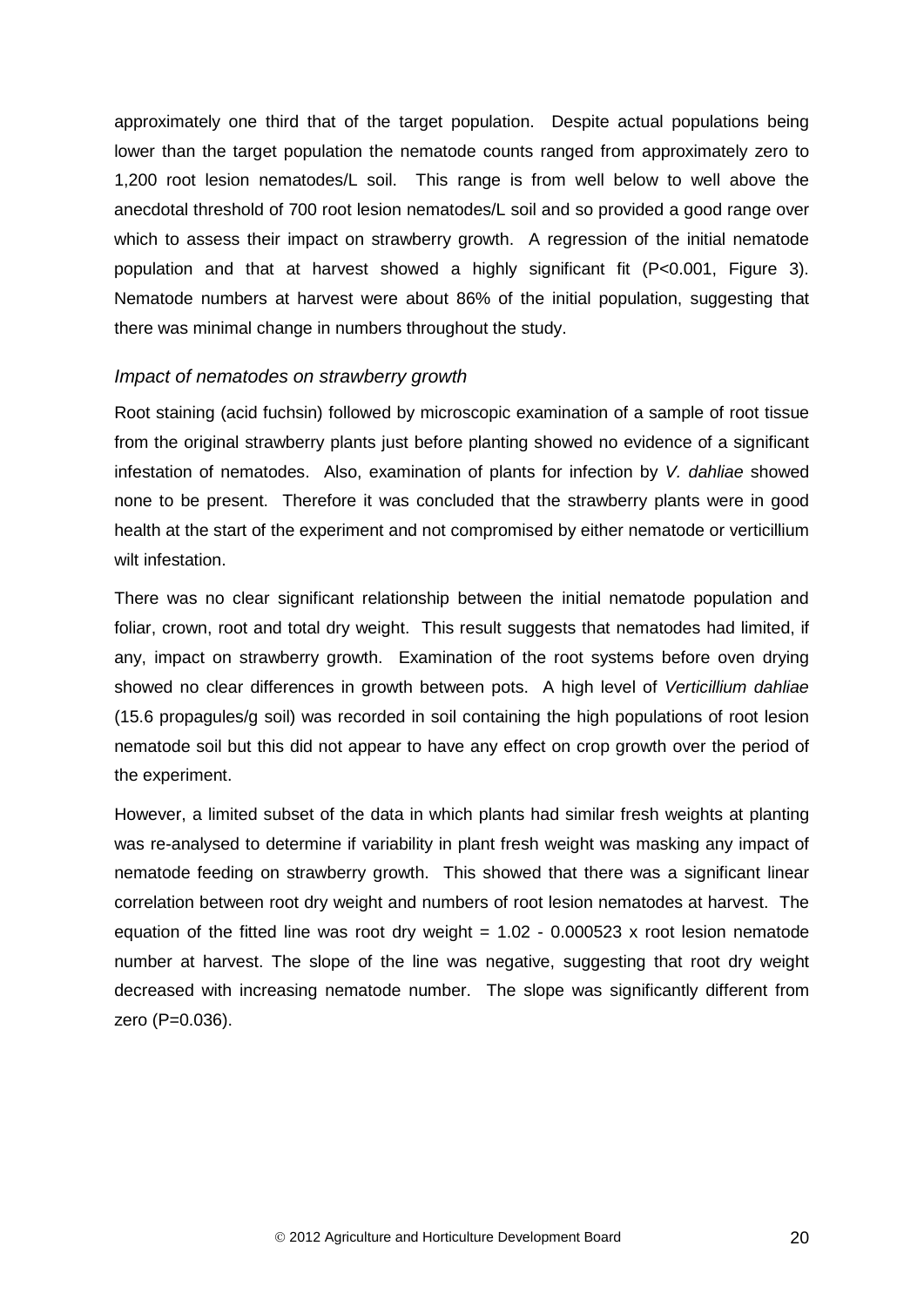

**Figure 1.** Initial created nematode populations against target populations



**Figure 2.** Nematode numbers at harvest against target populations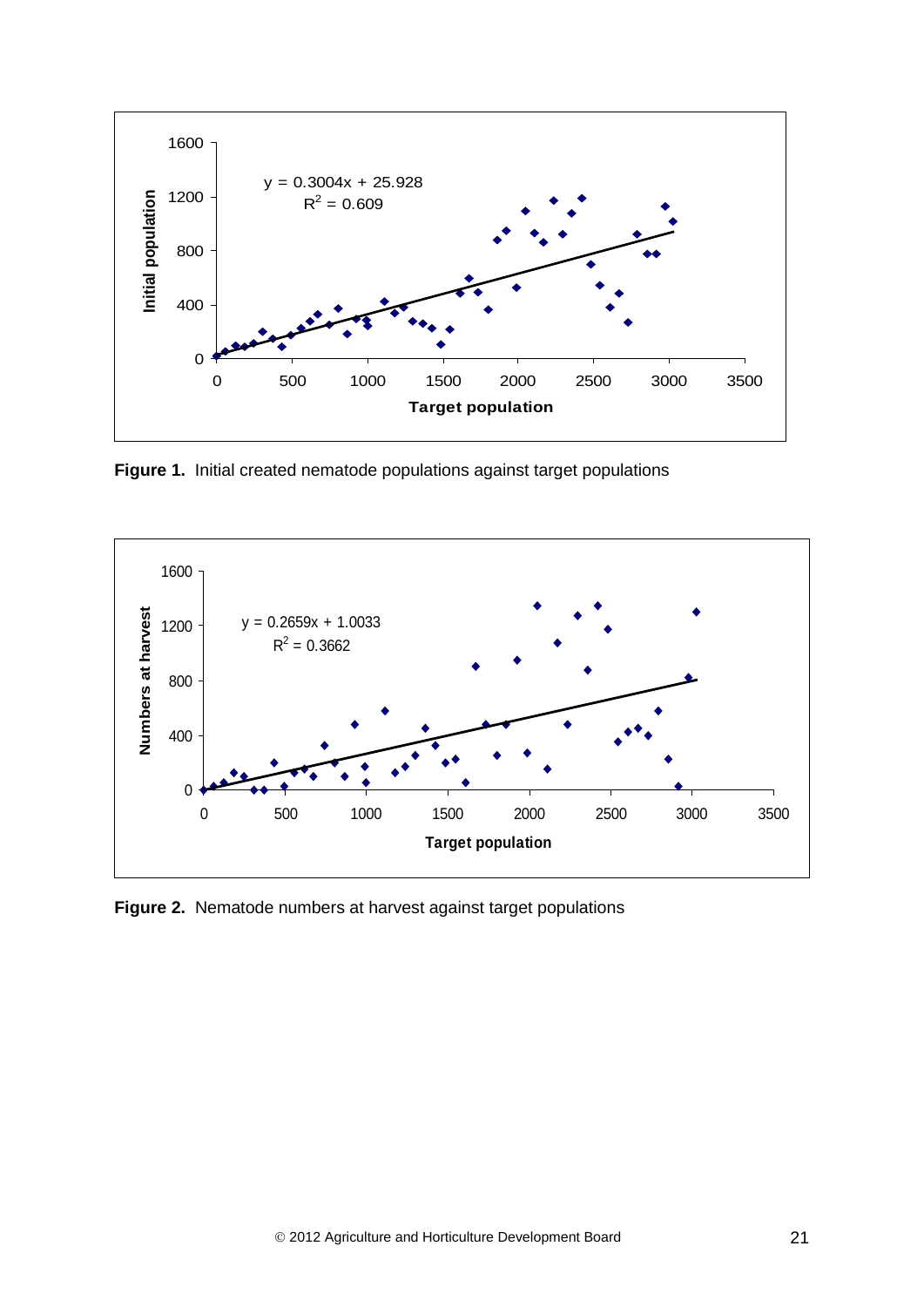



#### <span id="page-25-0"></span>*Objective 3: Identification of nematodes by molecular methods*

The results from the comparison between the visual identification and SSU sequence identification (barcoding) are given in Table 14. Of the five isolates tested, there was complete agreement at the genus level when the results from the visual identification and identification obtained by barcoding were compared. Two out of three isolates, where classification to species level was possible by visual identification, agreed with the identification obtained by barcoding.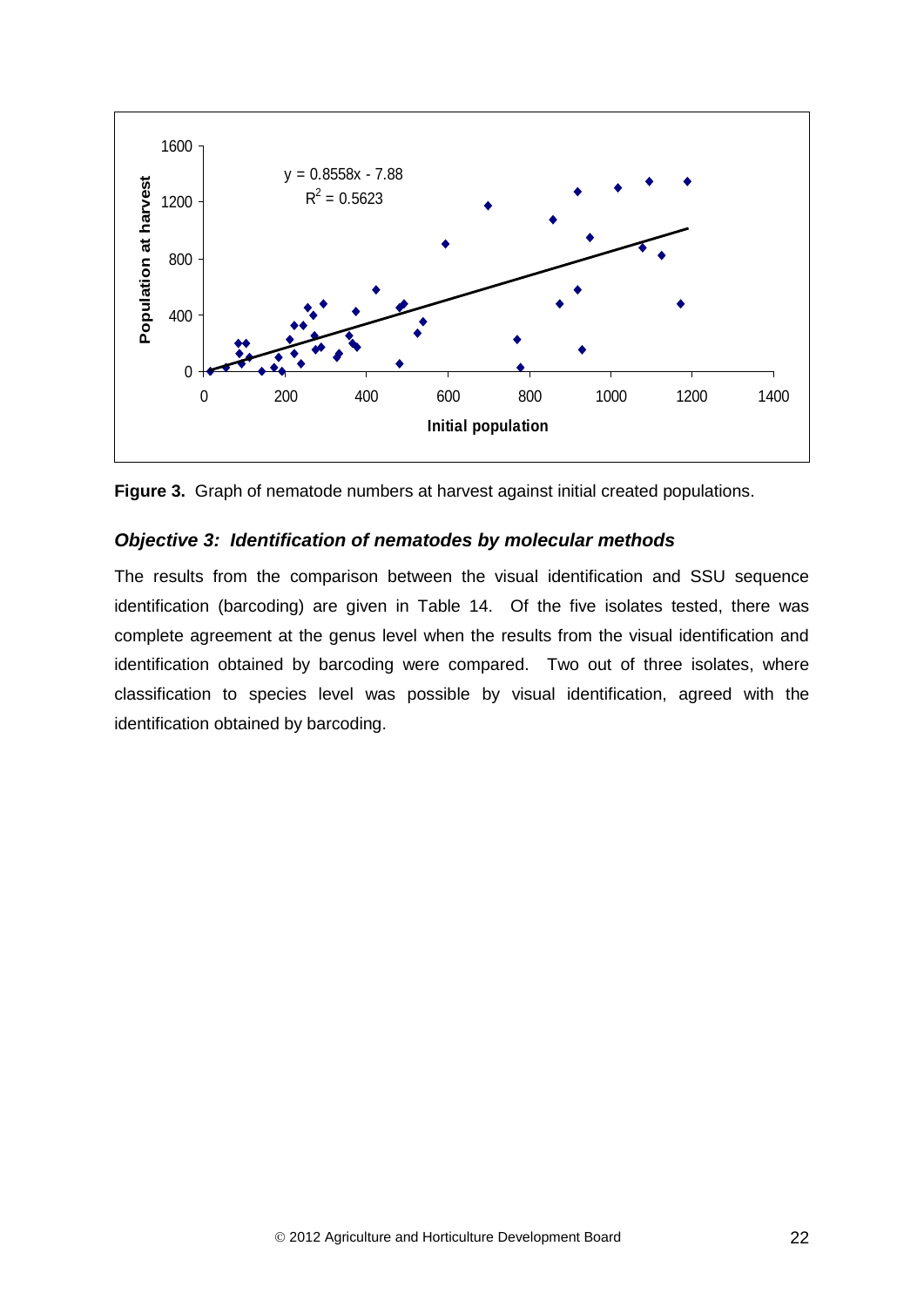**Table 14.** Comparison between visual identification and barcoding identification from DNA extracts using SSU sequence analysis; results shown are based on closest similarity using the NCBI Blast database.

| Visual identification     | <b>Closest barcoding</b> | Top three barcoding       | Maximin        |
|---------------------------|--------------------------|---------------------------|----------------|
|                           | identification to        | identification to species | <b>Blast</b>   |
|                           | genus level              | level                     | identification |
| Rotylenchus buxophilus    | Rotylenchus              | R. goodeyi                | 97%            |
|                           |                          | R. robustus               | 95%            |
|                           |                          | R. uniformis              | 95%            |
| <b>Bitylenchus dubius</b> | <b>Tylenchorus</b>       | T. dubius                 | 99%            |
|                           | (Bitylenchus)            | <b>B.</b> dubius          | 98%            |
|                           |                          | T. maxiumus               | 97%            |
| Paratylenchus sp.         | Paratylenchus.           | Para. dianthus            | 99%            |
|                           |                          | Para, microdorus          | 96%            |
|                           |                          | Para, staeleni            | 96%            |
| Paratylenchus sp.         | Paratylenchus            | Para. dianthus            | 99%            |
|                           |                          | Para, microdorus          | 97%            |
|                           |                          | Para, staeleni            | 96%            |
| Pratylenchus thornei      | Pratylenchus             | P. thornei                | 99%            |
|                           |                          | Zygotelenchus quevarae    | 94%            |
|                           |                          | T. maxiumus               | 94%            |

Sequencing data obtained from three common pathogenic nematodes (*Pratylenchus* sp., *Xiphinema* sp. and *Rotylenchus* sp.) were examined using five target barcoding regions (LSU 1/2, LSU 2/3, SSU, Cox1, ITS) (Table 15). The results indicate that the LSU and SSU regions are able to amplify the target nematode DNA.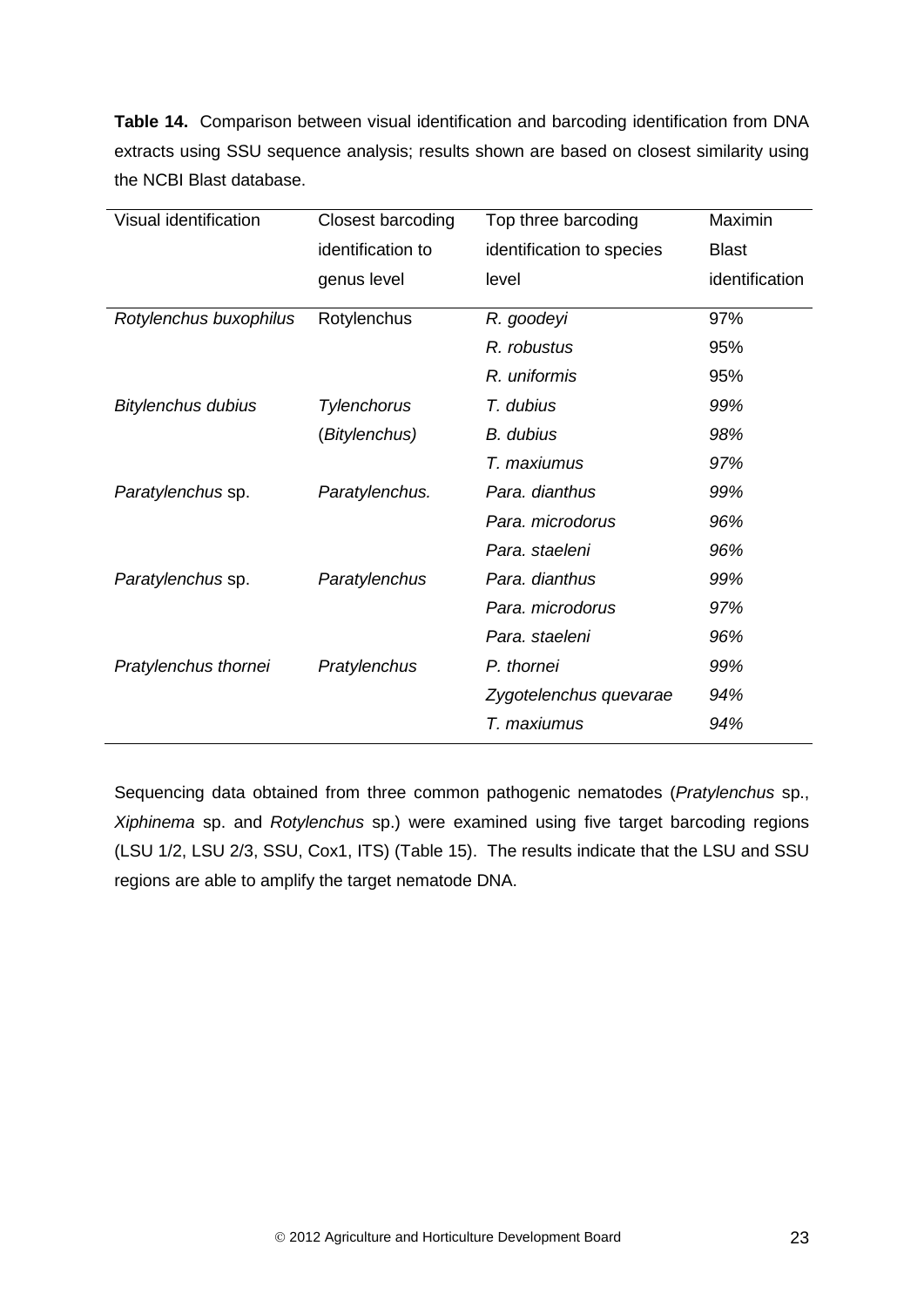| Target                      | Pratylenchus. | Xiphinema | Rotylenchus |
|-----------------------------|---------------|-----------|-------------|
| SSU (18S) rDNA              | yes           | yes       | yes         |
| LSU rDNA (28S) D2/D3 region | yes           | yes       | yes         |
| rDNA ITS region             | yes           | no        | yes         |
| LSU rDNA (28S) D1/D2 region | yes           | yes       | yes         |
| Cox (I3-M11 partition)      | no            | yes       | yes         |

**Table 15.** Success of barcoding primers pairs across three genera of nematodes

#### <span id="page-27-0"></span>**Discussion**

# <span id="page-27-1"></span>*Objective 1: Occurrence of nematodes in UK soils used for soft fruit production*

Between January 2001 and January 2011 a total of 92 soil samples were examined by ADAS PES to determine levels of free-living nematodes. This is approximately nine samples per year. This is significantly lower than for crops such as carrots and parsnips for which 1,500 to 2,000 samples are processed per year. Strawberries and raspberries were the most frequently sampled crops, accounting for 91% of samples processed. Of those nematode groups potentially damaging to soft fruit, root lesion nematodes were the most common, followed by needle nematodes, stubby root nematodes and dagger nematodes.

Data confirmed the value of thresholds as a means of deciding on the need for nematicide treatment as the soils differed greatly in the numbers and species of nematodes present. Thresholds for free-living nematodes are at best anecdotal but showed that less than a third of crops would have required chemical control to combat direct feeding damage. There is potential for virus transmission if any nematode vectors are present but again, soil sampling showed that only just over half of samples would have required nematicide treatment. Thresholds often tend to be conservative and even where there is a chance of virus transmission it is possible that very low counts of nematodes still pose minimal risk. Therefore it is possible that even less sites would have benefited from nematicides. Clearly soil sampling to determine nematode risk is an important component in developing integrated control strategies for these pests and worthy of further investigation.

Results of soil sampling from current strawberry/raspberry crops confirmed the importance of assessing nematode levels as a means of determining the likely risk of damage. Pest numbers in strawberry fields were generally lower than in raspberry fields. Examination of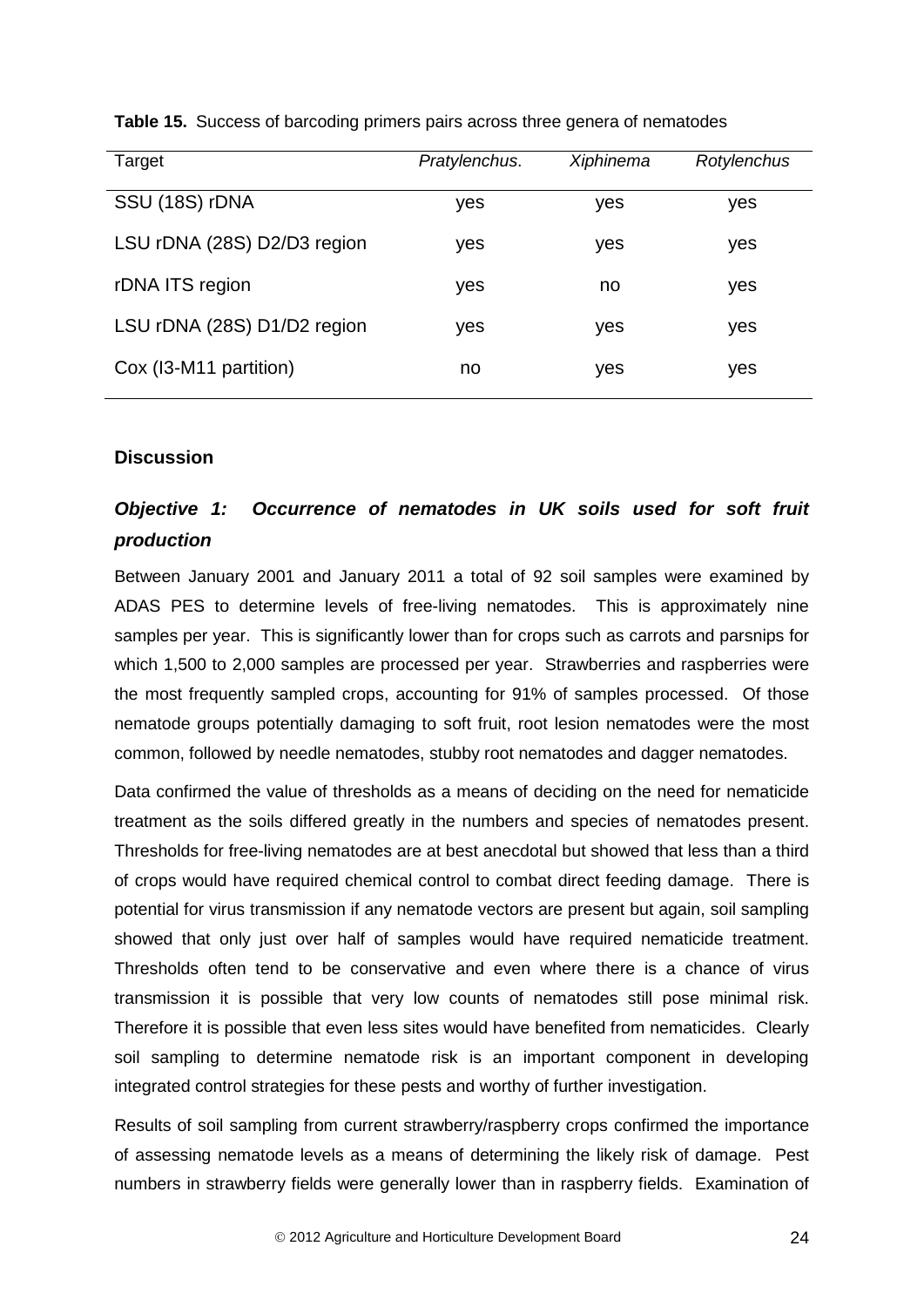the range of nematode species suggested that *Xiphinema diversicaudatum* was the most important dagger nematode, whereas a range of root lesion nematodes were recovered, together with three species of stubby root nematode and two of needle nematodes. These results should be treated with some caution in view of the low number of sites sampled.

#### <span id="page-28-0"></span>*Objective 2: Soil threshold levels for direct damage*

Soil dilution proved to be a very effective way of creating a range of populations of root lesion nematodes, which would have been very difficult to achieve using field sites. The actual population was approximately one third of the target population. It is possible that some nematodes were killed when preparing the original soil dilutions, even though every attempt was made to handle the soil as carefully as possible. Despite actual populations being lower than the target population, the nematode counts ranged from approximately zero to 1,200 root lesion nematodes/L soil. This range is from well below to well above the anecdotal threshold of 700 root lesion nematodes/L soil and so provided a good range over which to assess their impact on strawberry growth.

It is interesting that root lesion nematodes did not have any significant effect on strawberry growth. It would be expected that plants would be most susceptible to the effect of nematode feeding at early stages of growth but there was no indication that this was the case, even at levels approximately double the anecdotal threshold. Plants were regularly irrigated and it is possible that this helped them to tolerate the impact of nematode feeding. Limiting the irrigation of pots would provide a more robust test of the plants tolerance of nematode attack but also runs the risk of reducing pest activity. Nematodes will become less active at low levels of soil moisture.

Another possible factor that might have contributed to the lack of effect on strawberry growth is the identity and relative proportions of the root lesion nematode species in the soils used. As noted earlier, *Pratylenchus penetrans* is considered more pathogenic than *P. thornei*. If the soil contained a relatively low proportion of *P. penetrans* compared with other *Pratylenchus* species, then one might expect less damage. The identity and relative proportions of different *Pratylenchus* species were not determined, as currently this is not normal practice when testing soils pre-planting; identification is done to nematode genus level (*Pratylenchus* spp.). Development of barcoding for nematode species should improve the practicality of testing soils for individual nematode species.

There is no recognised threshold for root lesion nematodes in strawberries, although anecdotal evidence suggests that 700/L soil may be damaging. Numbers of nematodes in the created population were well in excess of this threshold at both the start and end of the experiment. This suggests that the current thresholds may be too conservative and well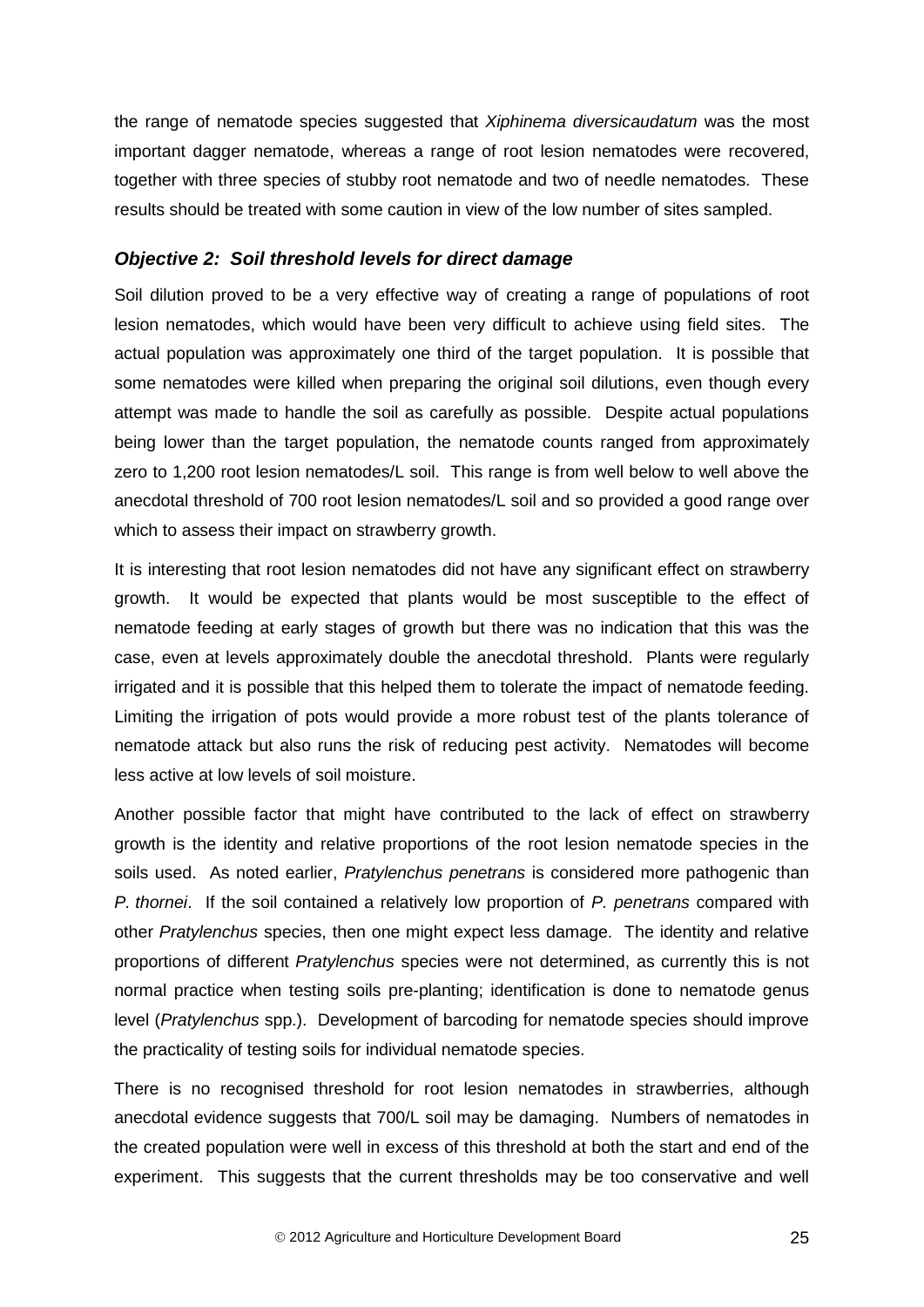below the number of nematodes which can be tolerated by the crop. This result was unexpected and if there is sufficient resource, repeat studies will be undertaken in year two of the project to confirm the results from year one and to test some higher populations.

Strawberry plants varied in fresh weight at planting from approximately 5-15 g. In retrospect an assessment of fresh weight at harvest would have allowed the proportional change in fresh weight to be related to nematode numbers. This was not possible as dry weight was assessed. However, if nematodes had a significant effect on strawberry growth as has been suggested, it might have been expected that plant dry weight would have been reduced to such an extent in pots with high nematode numbers that there would be clear differences from those with low nematode numbers. This was not the case. However, reanalysis of a subset of data in which plants had a similar fresh weight at planting did show a significant correlation between root dry weight and nematode numbers at harvest. This was a slight negative relationship, suggesting that root dry weight did decrease with increasing numbers of root lesion nematodes and is worthy of further investigation. .

If strawberries are more tolerant of nematodes than previously thought it will have a significant impact on nematicide use and potentially increase the profitability of the crop. However, it should be borne in mind that there is a range of species of root lesion nematodes which may not all exhibit the same degree of pathogenicity towards strawberries.

#### <span id="page-29-0"></span>*Objective 3: Identification of nematodes by molecular methods*

<span id="page-29-1"></span>There was good agreement between visual identification and barcoding using the SSU region of nematode genome in the five isolates tested, at least to genus level. There was only one disagreement whereby *Rotylenchyus buxophilus*, identified visually, had been ascribed to *R. goodeyi* by SSU barcoding. More work needs to be carried out to test all single-isolate cultures to determine whether barcoding continues to provide good identification of all the pathogenic free-living nematodes extracted. Also, in addition to barcoding based on the SSU region, work will continue during the remaining time in the project to investigate how the addition of further barcoding regions improves the identification of target nematodes. Work to date suggests that barcoding the LSU and SSWU regions together might offer a robust identification tool.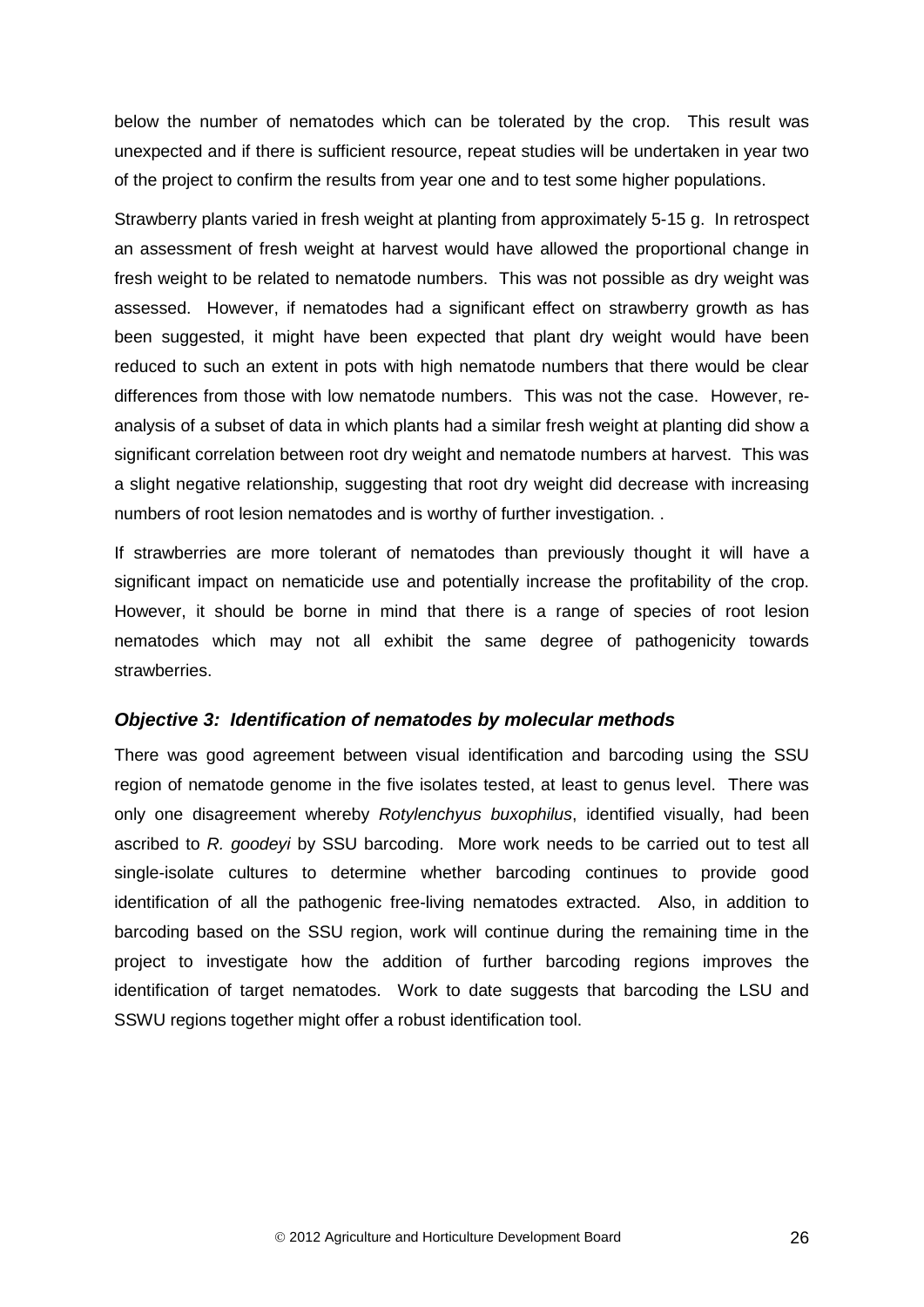# **Conclusions**

- Examination of historical sampling data suggests that soil extraction and assessment of nematodes is a useful means of differentiating soils with regard to nematode risks.
- Results suggest that a reduction can be made on nematicide use, even though current thresholds are at best anecdotal.
- Needle nematodes (*Longidorus* spp.) appear to be potentially the most damaging to soft fruit in view of the frequency and numbers at which they are recorded in soil samples.
- Stubby root nematodes, root lesion nematodes and dagger nematodes, all of which can potentially damage fruit, were also recovered from soil samples.
- *Xiphinema diversicaudatum*, a dagger nematode, was the only species of this group recovered from strawberry/raspberry crops. A range of species were found for the other nematode groups potentially damaging to fruit.
- Soil dilution was an effective method of creating a range of populations of root lesion nematodes which were assessed for their impact on strawberry growth.
- Populations of root lesion nematodes (*Pratylenchus* species) as high as 1,200/L soil did not appear to have a major impact on strawberry growth, although there was a slight negative relationship between root dry weight and nematode numbers at harvest.
- Molecular barcoding technology using the SSU region of nematode DNA was successful in identifying four genera of pathogenic free-living nematodes.

# <span id="page-30-0"></span>**Knowledge and Technology Transfer**

# *Article*

O'Neill TM, Ellis S & Peters J (2012). Assessing nematode risk to soft fruit. *HDC News* (in press).

# <span id="page-30-1"></span>**Glossary**

# *Seinhorst two-flask method* (Seinhorst, 1955)

A method of extracting free-living nematodes from soil, which is specifically recommended for small to medium sized species (e.g. stubby root nematode, root lesion nematodes, stunt/spiral nematodes).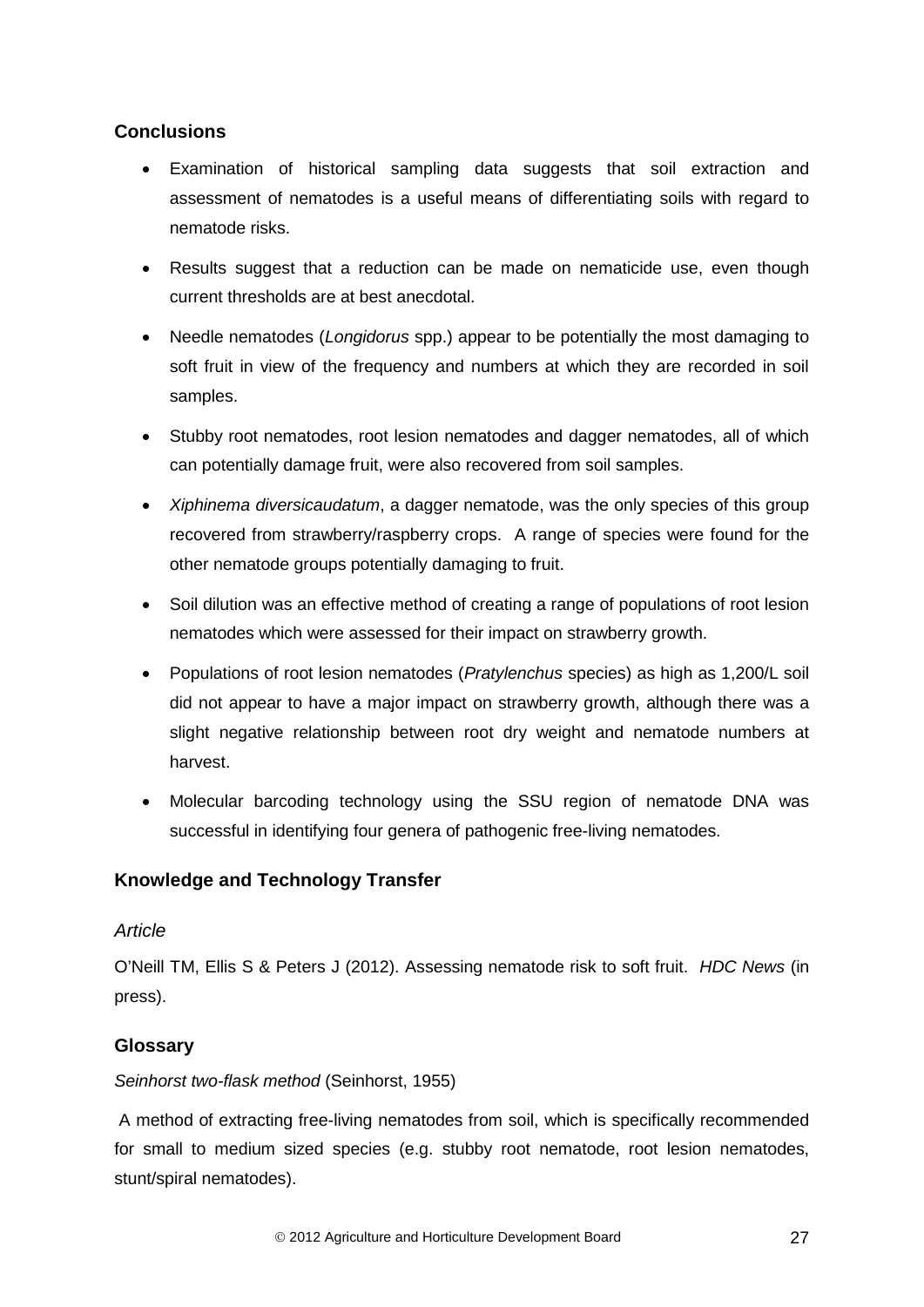#### *Flegg modified Cobb method* (Flegg, 1967)

A method of extracting free-living nematodes from soil which is specifically recommended for large species (eg, dagger and needle nematodes).

#### *Barcoding*

Using sequences from specific DNA regions to identify organisms based on a nearest identification matches held on the NCBI database.

#### <span id="page-31-0"></span>**References**

Daami-Remadi M, Sayes S, Horrigue-Raouani N, Hlaoua-Ben Hassine W (2009).

Effect of *Verticillium dahliae*, *Fusarium oxysporum* and *Meloidogyne javanica* inoculated individually or in combination on potato growth, wilt severity and nematode development. *African Journal of Microbiological Research* 3, 595-604.

Flegg, JJM. (1967).

Extraction of Xiphinema and Longidorus species from soil by a modification of Cobb's decanting and sieving technique*. Annals of Applied Biology* 60, 429-437.

Holterman M, Van der Wurff A, Van den Elsen S, Van megan H, Bongers T, Holovachov O, Bakker J, Helder J (2006).

Phylum-wide analysis of SSU rDNA reveals deep phylogenetic relationships among nematodes and accelerated evolution toward crown clades. *Molecular Biology and Evolution* 23, 1792-1800.

Nadler SA, Carreno RA, Adams BJ, Kinde H, Baldwin JG, Mundo-Ocampo M (2003).

Molecular phylogenetics and diagnosis of soil and clinical isolates of *Halicephalobus gingivalis* (Nematoda: Cephalobina: Panagrolaimoidea), an opportunistic pathogen of horses. *International Journal of Parasitology* 33, 1115-1125.

Rowe RC, Rledel RM & Martin MJ (1995).

Synergistic interactions between *Verticillium dahliae* and *Pratylenchus penetrans* in potato early dying disease. *Phytopathology* 74, 412-418.

Saeed IAM, Macguidwin AE & Rouse DJ (1998).

Effect of initial nematode density on the interaction of *Pratylenchus penetrans* and *Verticillium dahliae* on Russet Burbank potato. *Journal of Nematology* 30, 100-107.

Seinhorst, J W. (1955).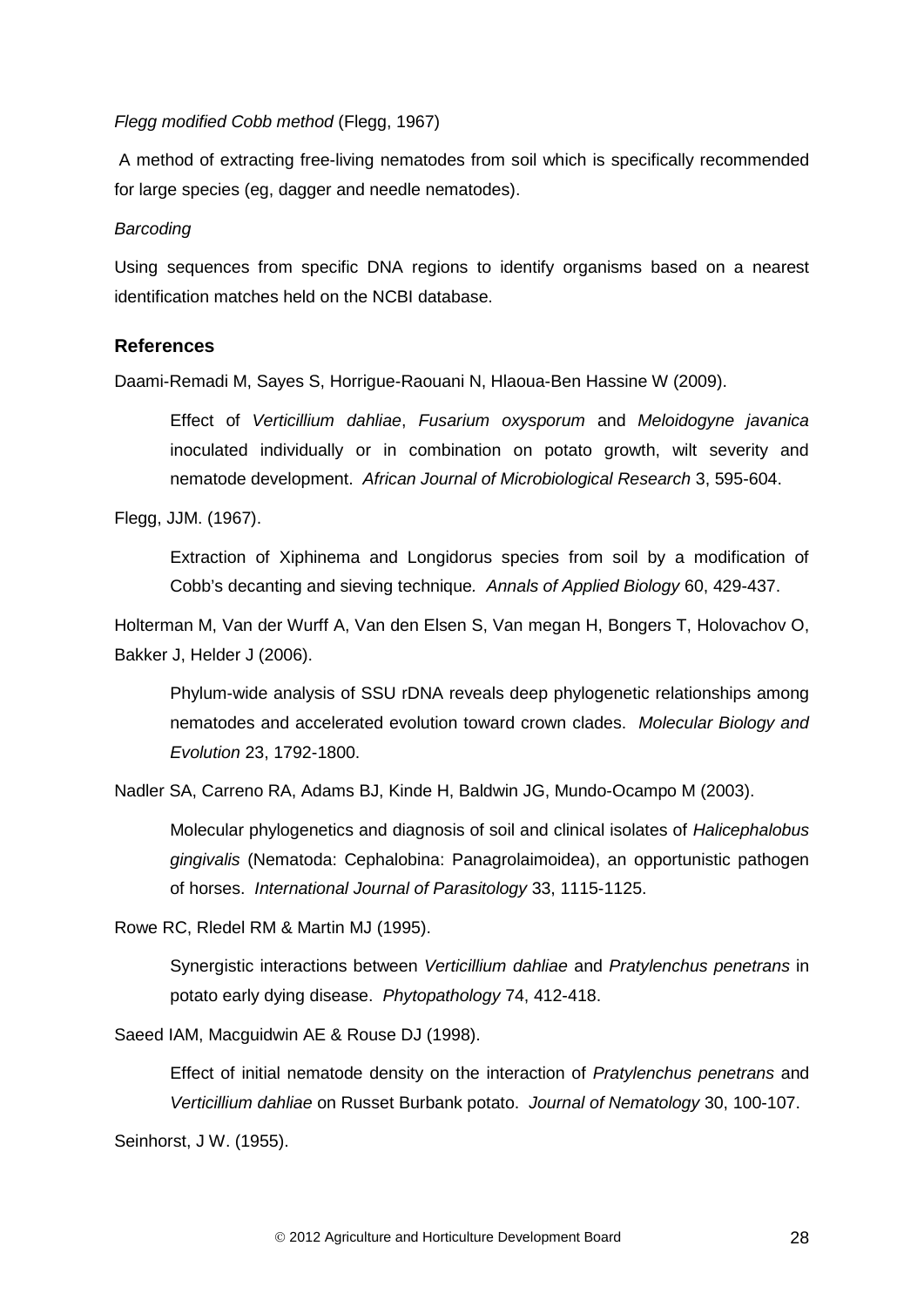Een eenvoudige methode voor het afschieden van aaltjes uit grond. *Tijdschr. PIZiekt* 58, 103-108.